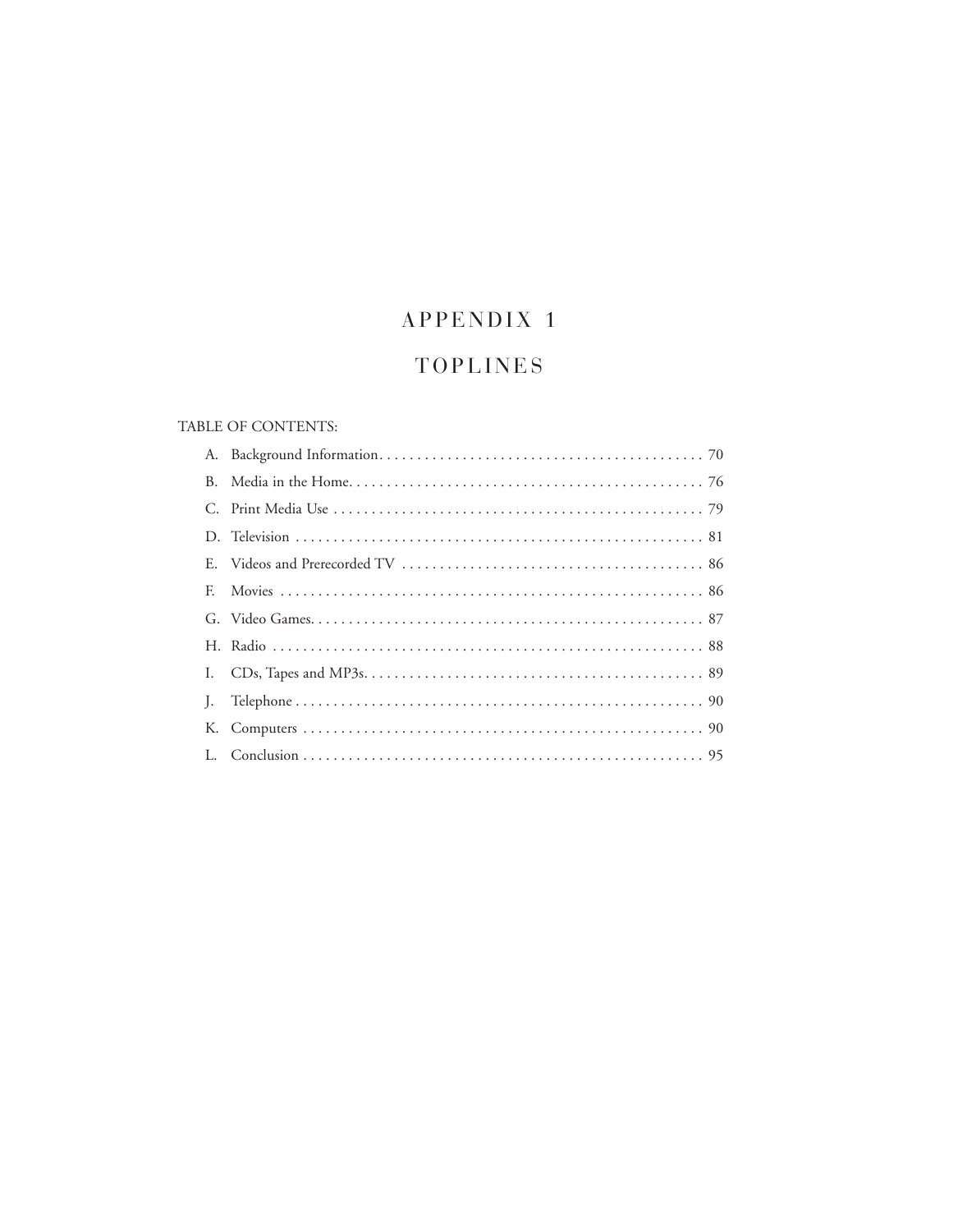Harris Interactive, Inc. for the Kaiser Family Foundation. N=2,032 students ages 8-18. Margin of error: plus or minus 3.8 percentage points Field period: October 2003–March 2004

Notes: 03/04 data in **bold.** An asterisk (\*) indicates a value less than one-half percent (0.5%). A dash (-) represents a value of zero. Percentages may not always add up to 100% due to rounding or the acceptance of multiple answers from respondents.

## **A. BACKGROUND INFORMATION**

## BASE: ALL RESPONDENTS

5. Please write your age here: \_\_\_\_\_\_ years

|           | 03/04 | 98/99 |
|-----------|-------|-------|
| Mean age  | 13    | 13    |
| $8 - 10$  | 27    | 26    |
| $11 - 13$ | 32    | 29    |
| 14-18     | 42    | 47    |

#### BASE: ALL RESPONDENTS

10. Are you a boy or a girl? (CIRCLE ONE ANSWER ONLY.)

|      | 03/04 | 98/99 |
|------|-------|-------|
| Boy  | 51    | 51    |
| Girl | 49    | 49    |

## BASE: ALL RESPONDENTS

15. What grade are you in? (CIRCLE ONE ANSWER ONLY.)

|            | 03/04 | 98/99 |
|------------|-------|-------|
| 3rd grade  | 10    | 11    |
| 4th grade  | 10    | 10    |
| 5th grade  | 10    | 10    |
| 6th grade  | 10    | 10    |
| 7th grade  | 10    | 11    |
| 8th grade  | 10    | 9     |
| 9th grade  | 11    | 12    |
| 10th grade | 10    | 9     |
| 11th grade | 9     | 9     |
| 12th grade | 8     | 9     |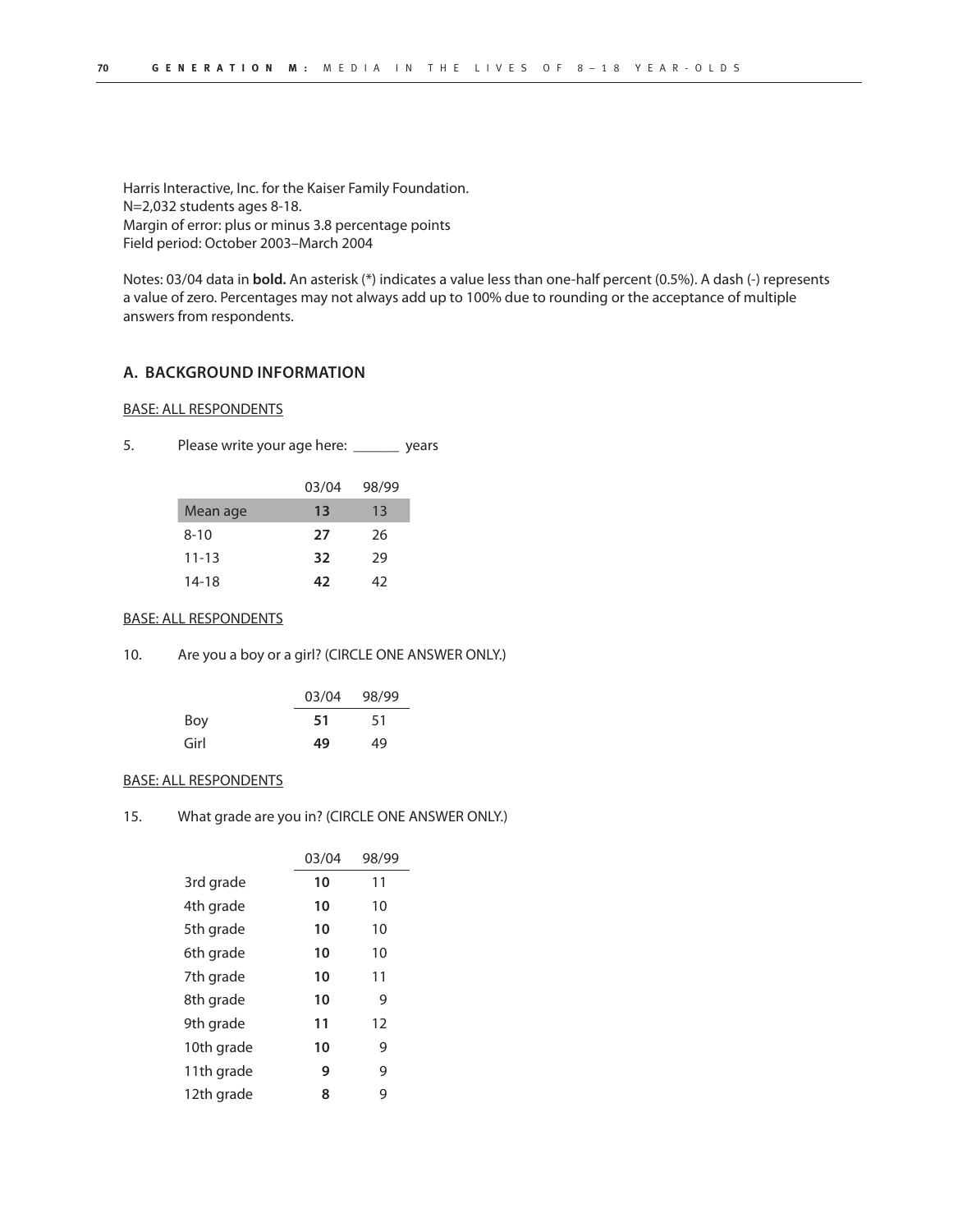| 20. |  | Who are the adults you live with most of the time? (CIRCLE AS MANY ANSWERS AS YOU NEED.) |  |  |
|-----|--|------------------------------------------------------------------------------------------|--|--|
|-----|--|------------------------------------------------------------------------------------------|--|--|

|                                               | 03/04          | 98/99          |
|-----------------------------------------------|----------------|----------------|
| Mother                                        | 91             | 91             |
| Father                                        | 64             | 69             |
| Stepmother                                    | 3              | 3              |
| Stepfather                                    | 9              | 10             |
| Parent's girlfriend or boyfriend <sup>T</sup> | 3              | 3              |
| Sitter or Nanny                               | $\overline{2}$ | $\overline{2}$ |
| Grandparent(s)                                | 12             | 9              |
| Aunt or Uncle                                 | 7              | 3              |
| Brother(s) or Sister(s)                       | 5              | 3              |
| Cousin(s)                                     |                | $\ast$         |

✝Parent's girlfriend or boyfriend was asked separately in 98/99

# BASE: ALL RESPONDENTS

25. What is the highest level of school that your mother completed? (CIRCLE ONE ANSWER ONLY.)

|                                                                                       | 03/04 | 98/99 |
|---------------------------------------------------------------------------------------|-------|-------|
| Some high school                                                                      | 11    | 10    |
| Finished high school                                                                  | 30    | 26    |
| Some college or special school after high<br>school                                   | 17    | 17    |
| Finished college                                                                      | 26    | 29    |
| School beyond college (like doctor, law-<br>yer, professor, social worker, scientist) | 7     | 8     |
| No one fills the role of mother in my<br>family.                                      | 2     |       |

#### BASE: ALL RESPONDENTS

30. What is the highest level of school that your father completed? (CIRCLE ONE ANSWER ONLY.)

|                                                                                       | 03/04 | 98/99 |
|---------------------------------------------------------------------------------------|-------|-------|
| Some high school                                                                      | 12    | 9     |
| Finished high school                                                                  | 26    | 25    |
| Some college or special school after high<br>school                                   | 16    | 13    |
| Finished college                                                                      | 25    | 27    |
| School beyond college (like doctor, law-<br>yer, professor, social worker, scientist) | 8     | 9     |
| No one fills the role of father in my family.                                         | 5     | 5     |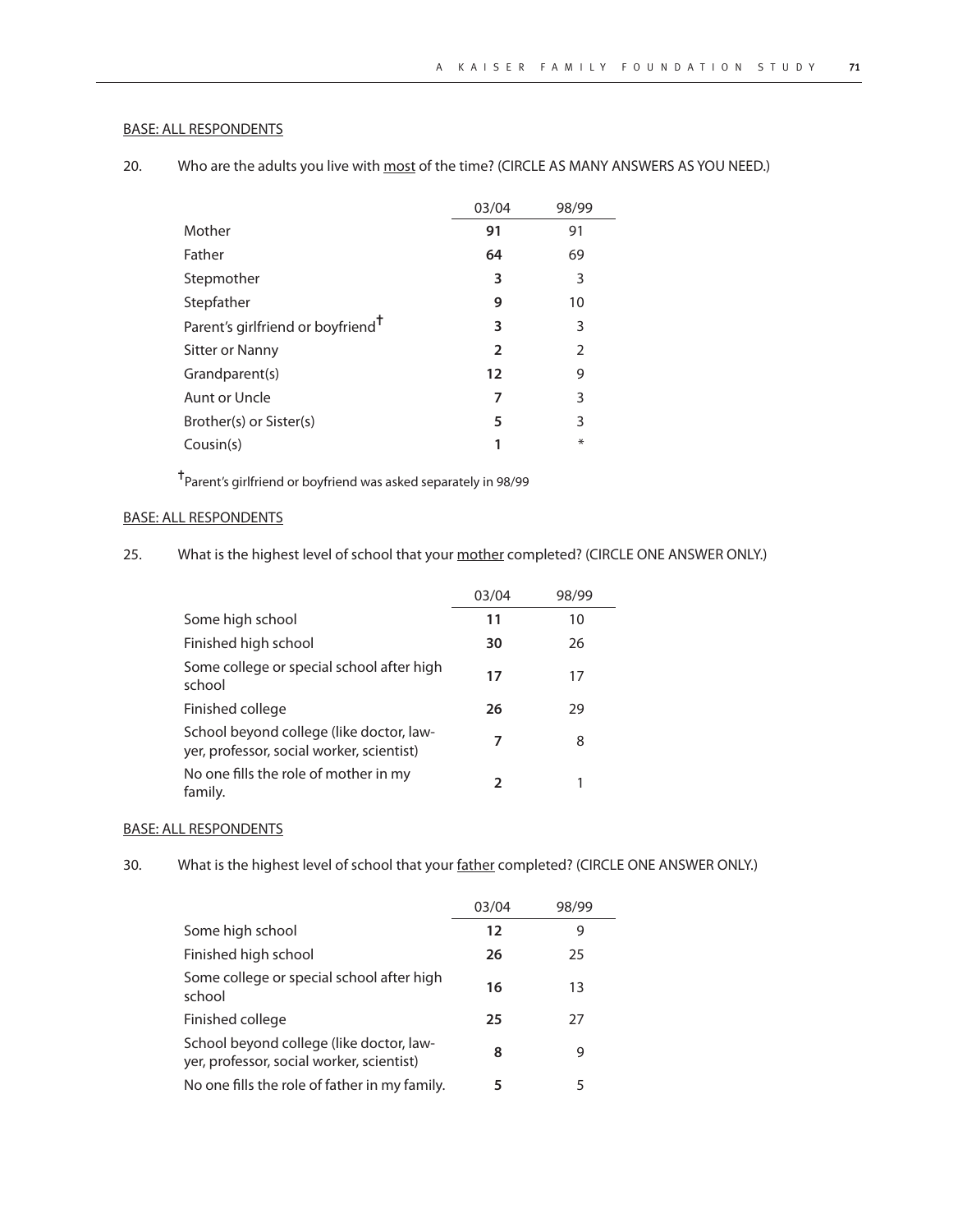35. How many brothers and sisters under the age of 18 do you live with most of the time? (WRITE THE NUMBER IN THE SPACE PROVIDED. DO NOT COUNT YOURSELF. IF "NONE", WRITE 0.)

|             | 03/04 | 98/99 |
|-------------|-------|-------|
| Mean        | 1.5   | 1.4   |
| 0           | 22    | 23    |
| $1 - 2$     | 54    | 59    |
| $3-6$       | 15    | 13    |
| More than 6 | 1     |       |
| <b>NA</b>   | 8     | 4     |

## BASE: ALL RESPONDENTS

40. What grades do you usually get? (CIRCLE ONE ANSWER ONLY.)

|                                | 03/04          | 98/99 |
|--------------------------------|----------------|-------|
| Mostly A's                     | 14             | 17    |
| Mostly A's and B's             | 36             | 40    |
| Mostly B's                     | 7              | 7     |
| Mostly B's and C's             | 23             | 19    |
| Mostly C's                     | 5              | 4     |
| Mostly C's and D's             | 6              | 5     |
| Mostly D's                     | 1              | 1     |
| Mostly D's and F's             | 3              | 1     |
| My school does not use grades. | $\mathfrak{p}$ | 5     |

## BASE: ALL RESPONDENTS

45. What is your race or ethnic background? (CIRCLE ONE ANSWER ONLY.)

|                                          | 03/04 | 98/99         |
|------------------------------------------|-------|---------------|
| White (not Hispanic)                     | 55    | 61            |
| Black or African-American (not Hispanic) | 17    | 14            |
| Hispanic/Latino – White                  | 13    | 10            |
| Hispanic/Latino – Black                  | 3     | $\mathcal{P}$ |
| Asian, Asian Indian, or Pacific Islander | 8     | 6             |
| Native American or Alaskan Native        | 1     | 3             |
| Some other race                          | 4     | $\mathcal{P}$ |
| Hispanic (unspecified)                   | ⋇     |               |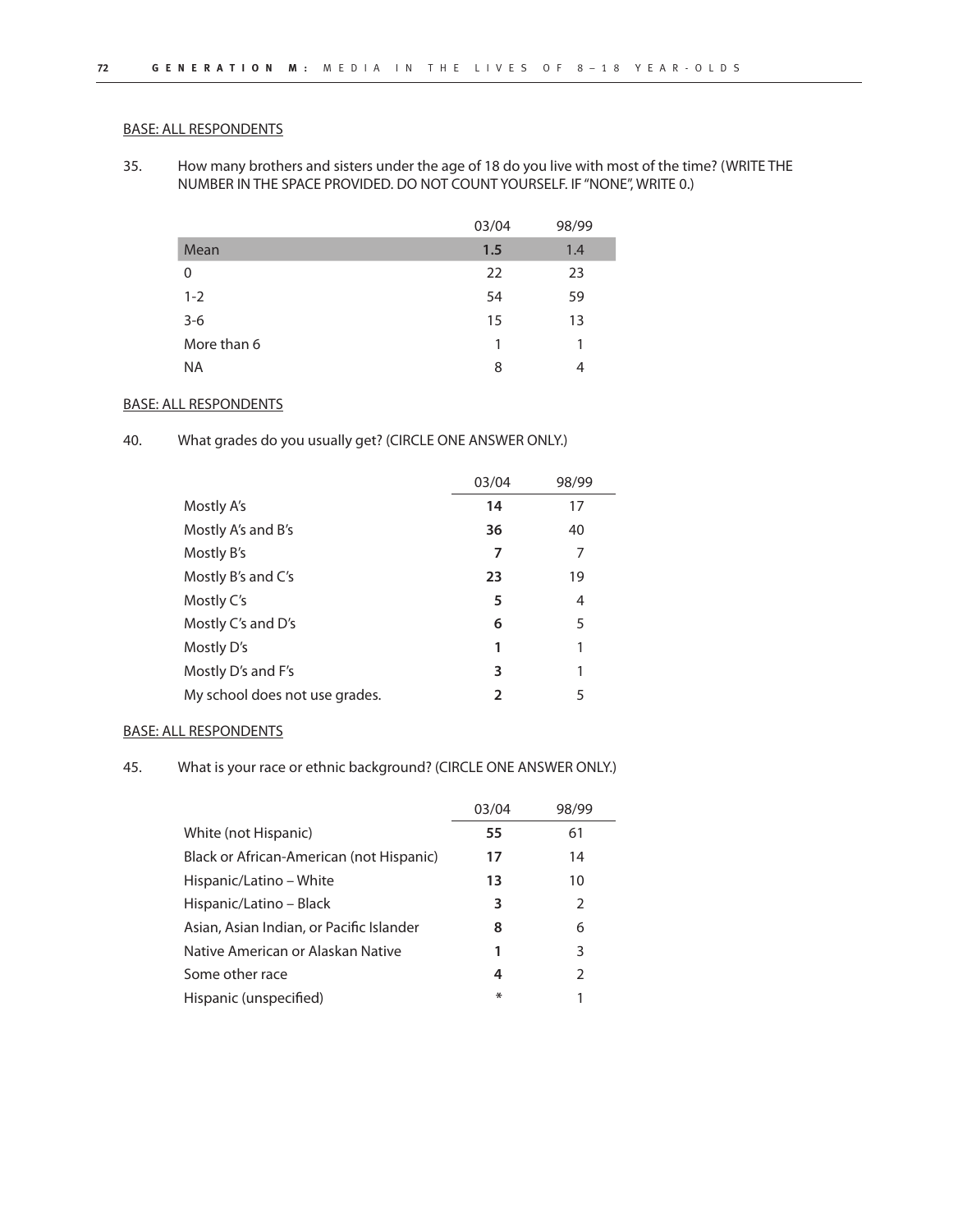50. Most days when you get home in the afternoon, who else is usually at home? (CIRCLE AS MANY ANSWERS AS YOU NEED.)

|                                           | 03/04          | 98/99  |
|-------------------------------------------|----------------|--------|
| No one - I am usually by myself           | 12             | 16     |
| Mother                                    | 54             | 50     |
| Father                                    | 22             | 21     |
| Grandparent(s)                            | 12             | 9      |
| Aunt(s) or Uncle(s)                       | 6              | 5      |
| Younger brother(s) or sister(s)           | 28             | 30     |
| Older brother(s) or sister(s)             | 23             | 23     |
| <b>Sitter or Nanny</b>                    | $\overline{2}$ | 3      |
| Friend(s)                                 | 4              | 3      |
| Someone else (Write answer below)         | $\overline{2}$ |        |
| Brother or sister (Unspecified as to age) |                |        |
| Stepmother                                |                | $\ast$ |
| Stepfather                                |                |        |
| Cousin(s)                                 |                |        |

55. How well does each of the following statements describe you? Is each statement a lot like you, somewhat like you, not much like you, or not at all like you? (CIRCLE ONE ANSWER NEXT TO EACH ITEM - A THROUGH K.)

|    |                                                                            | A Lot Like<br>Me | Somewhat<br>Like Me | Not Much<br>Like Me | Not At All<br>Like Me |
|----|----------------------------------------------------------------------------|------------------|---------------------|---------------------|-----------------------|
|    | <b>BASE: ALL RESPONDENTS</b>                                               |                  |                     |                     |                       |
| А. | I have a lot of friends.                                                   | 53               | 35                  | $\overline{7}$      | 3                     |
|    | 98/99                                                                      | 61               | 30                  | 6                   | $\overline{2}$        |
|    | <b>BASE: ALL RESPONDENTS</b>                                               |                  |                     |                     |                       |
| В. | I get along well with my parents.                                          | 48               | 38                  | 8                   | 3                     |
|    | 98/99                                                                      | 53               | 35                  | 7                   | $\overline{2}$        |
|    | BASE: GRADES 7-12                                                          |                  |                     |                     |                       |
| C. | I like friends who are exciting, even if they are wild.<br>Not asked 98/99 | 42               | 43                  | 10                  | 4                     |
|    | BASE: GRADES 7-12                                                          |                  |                     |                     |                       |
| D. | I sometimes choose friends my parents disapprove of.                       | 18               | 33                  | 32                  | 16                    |
|    | Not asked 98/99                                                            |                  |                     |                     |                       |
|    | <b>BASE: ALL RESPONDENTS</b>                                               |                  |                     |                     |                       |
| E. | I am often bored.                                                          | 22               | 30                  | 30                  | 15                    |
|    | 98/99                                                                      | 16               | 30                  | 35                  | 15                    |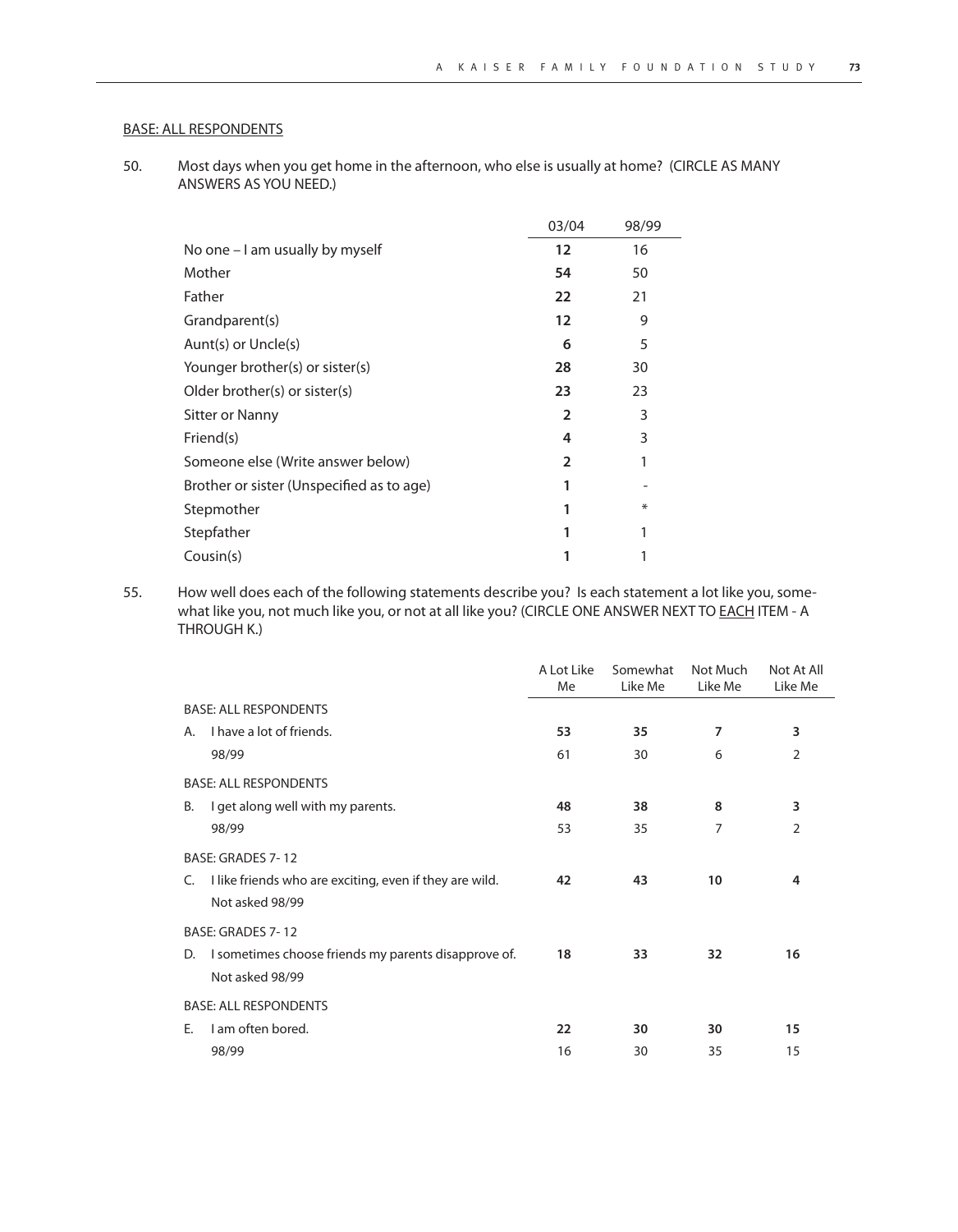Question 55 continued:

|              | BASE: GRADES 7-12                                                          |    |    |    |    |
|--------------|----------------------------------------------------------------------------|----|----|----|----|
| F.           | I like new and exciting experiences, even if I have to<br>break the rules. | 30 | 34 | 26 | 10 |
|              | Not asked 98/99                                                            |    |    |    |    |
|              | <b>BASE: ALL RESPONDENTS</b>                                               |    |    |    |    |
| G.           | I often feel sad and unhappy.                                              | 11 | 19 | 34 | 34 |
|              | 98/99                                                                      | 7  | 18 | 34 | 38 |
|              | BASE: GRADES 7-12                                                          |    |    |    |    |
| Н.           | I would rather spend my free time with my parents<br>than with my friends. | 6  | 20 | 41 | 33 |
|              | Not asked 98/99                                                            |    |    |    |    |
|              | <b>BASE: ALL RESPONDENTS</b>                                               |    |    |    |    |
| $\mathsf{L}$ | I have been happy at school this year.                                     | 33 | 42 | 16 | 8  |
|              | 98/99                                                                      | 40 | 39 | 13 | 6  |
|              | <b>BASE: ALL RESPONDENTS</b>                                               |    |    |    |    |
| J.           | I get into trouble a lot.                                                  | 9  | 16 | 33 | 39 |
|              | 98/99                                                                      | 5  | 15 | 27 | 50 |
|              | BASE: GRADES 7-12                                                          |    |    |    |    |
| К.           | When I have a problem, I talk it out with my parents.<br>Not asked 98/99   | 12 | 34 | 26 | 27 |

60. Yesterday, how much time did you spend doing the following? (CIRCLE ONE ANSWER NEXT TO EACH ITEM – A THROUGH G.) Note: Question not asked in 98/99.

## BASE: GRADES 7- 12

A. Hanging out with friends (when you were not at school)

| Mean                              | 2:16 |
|-----------------------------------|------|
| None                              | 24   |
| 5 min - less than 30 min          | 6    |
| $30 \text{ min} - 1 \text{ hour}$ | 14   |
| More than 1 hour $-$ 3 hours      | 29   |
| More than 3 hours                 | 26   |
|                                   |      |

## BASE: ALL RESPONDENTS

B. Hanging out with parent(s)

| Mean                              | 2:17 |
|-----------------------------------|------|
| None                              | 11   |
| 5 min - less than 30 min          | 10   |
| $30 \text{ min} - 1 \text{ hour}$ | 25   |
| More than 1 hour – 3 hours        | 26   |
| More than 3 hours                 | 26   |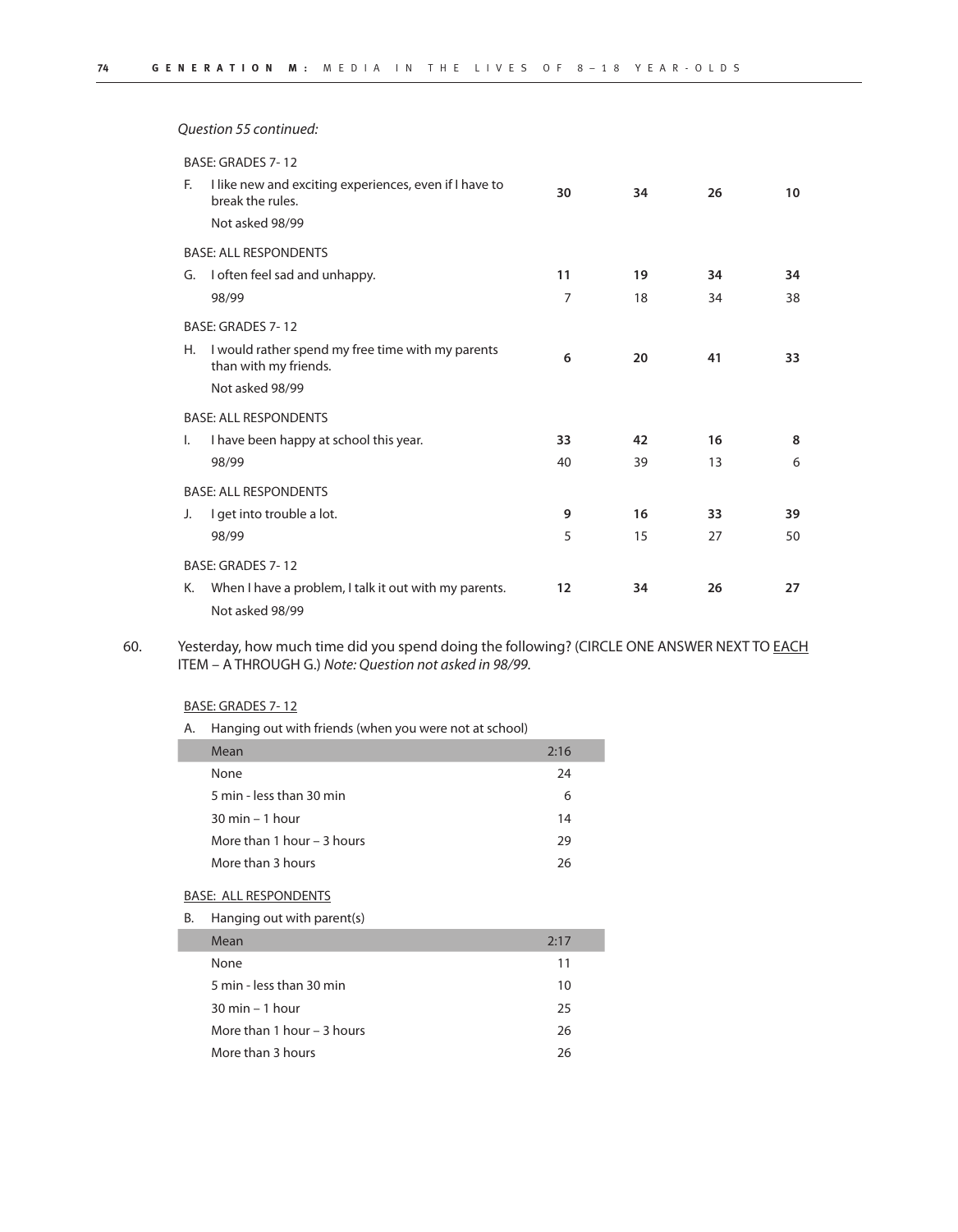Question 60 continued:

BASE: GRADES 7- 12

|  | Doing homework |
|--|----------------|
|  |                |

| Mean                              | :50 |
|-----------------------------------|-----|
| None                              | 28  |
| 5 min - less than 30 min          | 11  |
| $30 \text{ min} - 1 \text{ hour}$ | 36  |
| More than 1 hour $-$ 3 hours      | 21  |
| More than 3 hours                 | 3   |

## BASE: ALL RESPONDENTS

D. Being physically active or exercising (playing sports, working out, dancing, running, etc.)

| Mean                              | 1:25 |
|-----------------------------------|------|
| None                              | 16   |
| 5 min - less than 30 min          | 10   |
| $30 \text{ min} - 1 \text{ hour}$ | 33   |
| More than 1 hour – 3 hours        | 29   |
| More than 3 hours                 | q    |

#### BASE: ALL RESPONDENTS

E. Participating in other activities (such as clubs, music, art, or hobbies)

| Mean                              | 1:00 |  |
|-----------------------------------|------|--|
| None                              | 37   |  |
| 5 min - less than 30 min          |      |  |
| $30 \text{ min} - 1 \text{ hour}$ | 28   |  |
| More than 1 hour $-$ 3 hours      | 18   |  |
| More than 3 hours                 |      |  |
|                                   |      |  |

## BASE: GRADES 7- 12

F. Doing chores

| Mean                              | :32 |
|-----------------------------------|-----|
| None                              | 27  |
| 5 min - less than 30 min          | 24  |
| $30 \text{ min} - 1 \text{ hour}$ | 41  |
| More than 1 hour – 3 hours        | 8   |
| More than 3 hours                 | ∗   |

## BASE: GRADES 7- 12

G. Working at a job

| Mean                              | :35           |
|-----------------------------------|---------------|
| None                              | 84            |
| 5 min - less than 30 min          | 1             |
| $30 \text{ min} - 1 \text{ hour}$ | $\mathcal{L}$ |
| More than 1 hour – 3 hours        |               |
| More than 3 hours                 | 8             |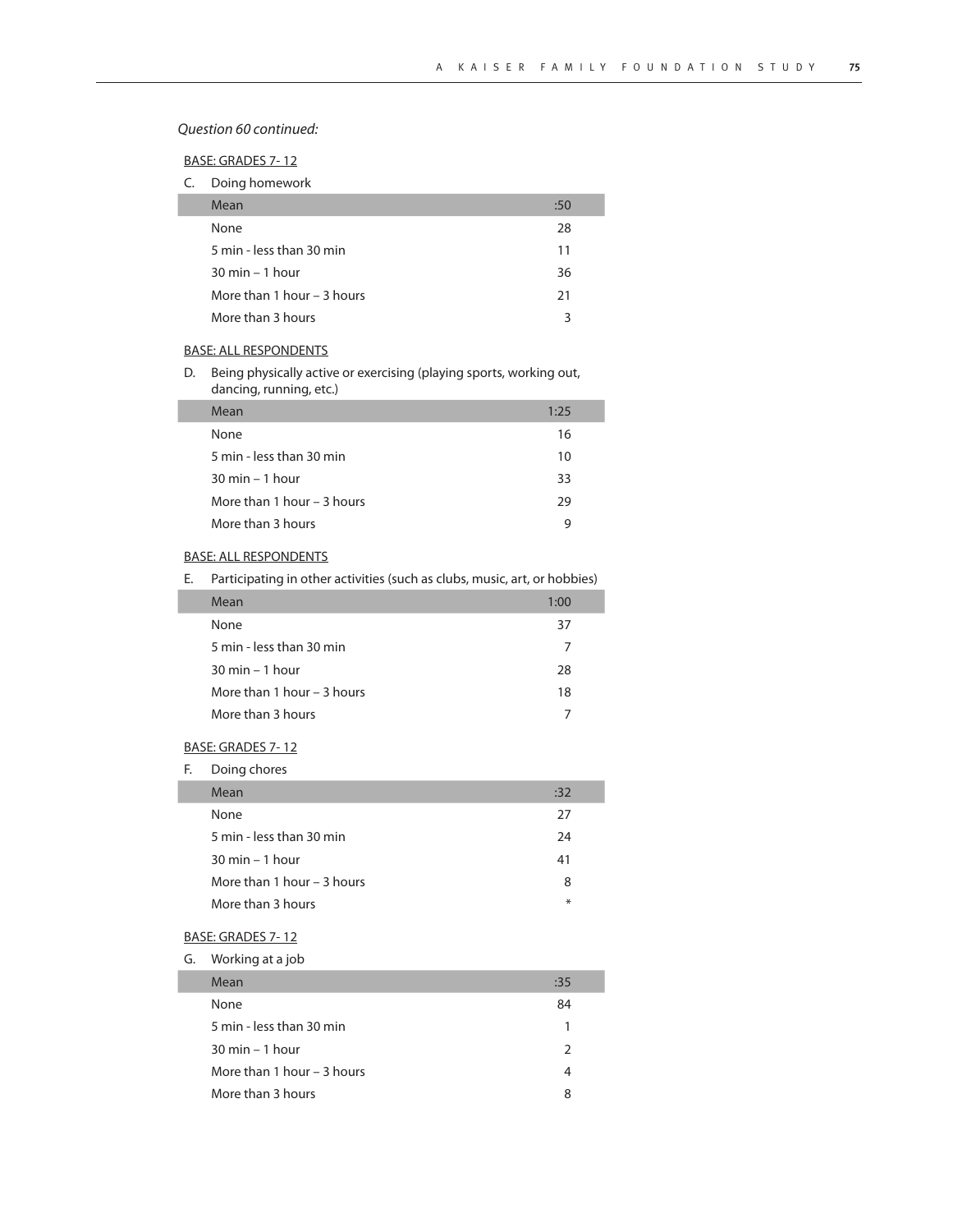## **B. MEDIA IN THE HOME**

65. How many of the following items are there in your home? CIRCLE ONE ANSWER NEXT TO EACH ITEM - A THROUGH G.) Note: 98/99 numbers for 5 in household reflect households having 5 or more of a particular item.

|           |                                                                                     | Mean | $\mathbf 0$    | $\mathbf{1}$   | $\overline{2}$ | 3  | 4              | 5              | 6              | $\overline{7}$ | 8              | 9 or<br>More   |
|-----------|-------------------------------------------------------------------------------------|------|----------------|----------------|----------------|----|----------------|----------------|----------------|----------------|----------------|----------------|
|           | <b>BASE: ALL RESPONDENTS</b>                                                        |      |                |                |                |    |                |                |                |                |                |                |
| Α.        | <b>TVs</b>                                                                          | 3.5  | ∗              | $\overline{7}$ | 18             | 27 | 24             | 14             | 5              | 3              | 1              | 1              |
|           | 98/99                                                                               | 3.1  | $\ast$         | 6              | 23             | 29 | 26             | 15             |                |                |                |                |
| <b>B.</b> | VCRs or DVD players                                                                 | 2.9  | $\overline{2}$ | 17             | 27             | 23 | 15             | 8              | 3              | $\overline{2}$ | $\mathbf{1}$   | 1              |
|           | 98/99 (VCRs only)                                                                   | 2.0  | $\overline{2}$ | 34             | 39             | 18 | 5              | 3              |                |                |                |                |
| C.        | Digital TV recorders such as<br>TiVo, ReplayTV, Sonic Blue, etc.<br>Not asked 98/99 | .6   | 62             | 20             | 8              | 3  | $\overline{2}$ | 1              | ∗              | ∗              |                | ∗              |
| D.        | CD or tape players<br>$98/99^{\dagger}$                                             | 3.6  | 1              | 12             | 20             | 20 | 19             | 13             | 5              | 4              | $\overline{2}$ | 3              |
| Ε.        | Radios                                                                              | 3.3  | $\overline{2}$ | 13             | 21             | 23 | 18             | 13             | 4              | $\overline{2}$ | 1              | $\overline{2}$ |
|           | 98/99                                                                               | 3.4  | $\overline{2}$ | $\overline{7}$ | 18             | 20 | 23             | 30             |                |                |                |                |
| F.        | Computers                                                                           | 1.5  | 13             | 48             | 24             | 8  | $\overline{4}$ | $\mathbf{1}$   | 1              | $\ast$         | ∗              | ∗              |
|           | 98/99                                                                               | 1.1  | 25             | 49             | 17             | 5  | $\mathbf{1}$   | $\overline{2}$ |                |                |                |                |
| G.        | Video game players that hook<br>up to a TV                                          | 2.1  | 16             | 27             | 25             | 13 | 8              | 6              | $\overline{2}$ | 1              | ₩              | 1              |
|           | 98/99                                                                               | 1.7  | 18             | 33             | 25             | 14 | 6              | $\overline{4}$ |                |                |                |                |

✝CD and tape player asked separately in 98/99, so data not comparable.

## IF YOU HAVE A COMPUTER IN YOUR HOME, GO TO THE NEXT QUESTION. IF YOU DO NOT HAVE A COMPUTER IN YOUR HOME, GO TO QUESTION 80.

#### BASE: GRADES 7- 12 AND HAS COMPUTER IN HOME

70. Can you see a TV screen when you are at your computer at home? (CIRCLE AS MANY AS YOU NEED.) Note: Question not asked in 98/99.

| Yes, because I have a portable laptop computer.   | 13 |
|---------------------------------------------------|----|
| Yes, I can see a TV from a desktop home computer. | 60 |
| No, I cannot see a TV from any computer.          | 30 |

#### BASE: GRADES 7- 12 AND HAS COMPUTER IN HOME

75. Are there any parental controls or filters on any computer in your home? (CIRCLE ONE ANSWER ONLY.) Note: Question not asked in 98/99.

| Yes        | 25 |
|------------|----|
| N٥         | 49 |
| Don't know | 26 |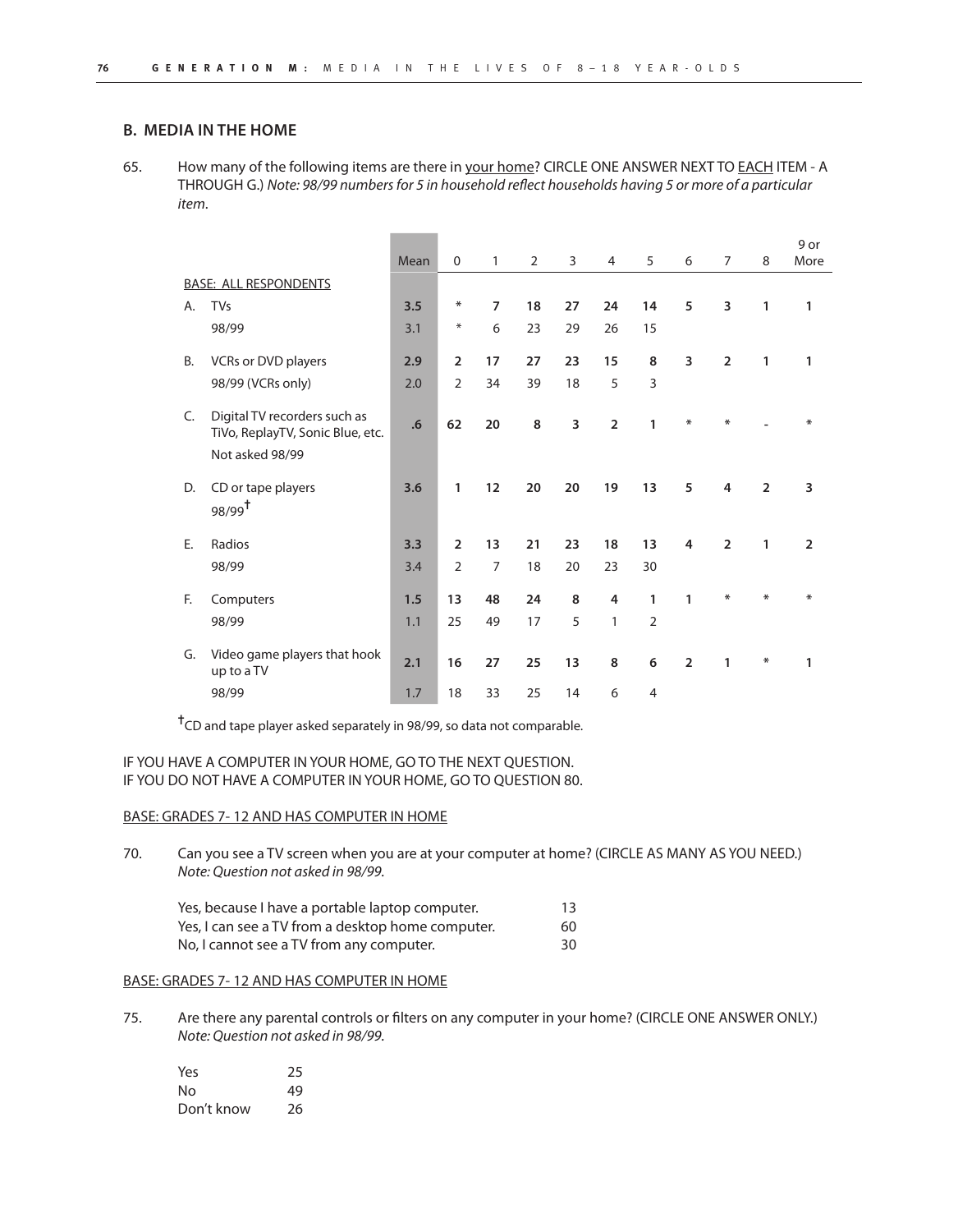80. Do you have any of the following items in your bedroom, or not? (Please include portables that you use mainly in your bedroom.) (CIRCLE ONE ANSWER NEXT TO **EACH ITEM - A THROUGH H.)** 

|    |                                                                                           | Have In Your Bedroom |       | Do Not Have In Your Bedroom |       |
|----|-------------------------------------------------------------------------------------------|----------------------|-------|-----------------------------|-------|
|    |                                                                                           | 03/04                | 98/99 | 03/04                       | 98/99 |
| A. | TV                                                                                        | 68                   | 65    | 30                          | 32    |
| В. | VCR or DVD player <sup>T</sup>                                                            | 54                   | 36    | 43                          | 58    |
| C. | Digital TV recorder, such as<br>TiVo, Replay TV, Sonic Blue, etc.<br>[Not asked in 98/99] | 10                   |       | 83                          |       |
| D. | CD or tape player <sup>††</sup>                                                           | 86                   | 88    | $12 \,$                     | 12    |
| F. | Radio                                                                                     | 84                   | 86    | 14                          | 9     |
| F. | Computer                                                                                  | 31                   | 21    | 64                          | 47    |
| G. | Video game player that hooks<br>up to a TV                                                | 49                   | 45    | 48                          | 34    |
|    | H. A telephone (not a cell phone)<br>[Not asked in 98/99]                                 | 40                   |       | 56                          |       |

✝ Asked about VCRs only in 98/99

† CD and tape player asked separately in 98/99; data shown reflect children who reported having either a CD or a<br>T CD and tape player asked separately in 98/99; data shown reflect children who reported having either a CD tape player.

# BASE: ALL RESPONDENTS

85. Do you have the following items in your bedroom, in another place in your home, or do you not have this item? (CIRCLE AS MANY AS YOU NEED NEXT TO EACH ITEM - A THROUGH D.)

|    |                                              |       |                         |       | Have In                       |       |                     |       |            |
|----|----------------------------------------------|-------|-------------------------|-------|-------------------------------|-------|---------------------|-------|------------|
|    |                                              |       | Have In<br>Your Bedroom |       | Another Place<br>In Your Home |       | Do Not<br>Have Item |       | Don't Know |
|    |                                              | 03/04 | 98/99                   | 03/04 | 98/99                         | 03/04 | 98/99               | 03/04 | 98/99      |
| A. | Cable or satellite TV                        | 37    | 29                      | 66    | 61                            | 14    | 23                  | 2     | 2          |
| B. | Premium channels, such as<br>HBO or Showtime | 20    | 15                      | 45    | 38                            | 34    | 47                  | 8     | 5          |
|    | Internet access                              | 20    | 10                      | 59    | 40                            | 19    | 46                  | 4     | 4          |
| D. | Instant messenger [Not<br>asked in 98/99]    | 18    |                         | 46    |                               | 25    |                     | 13    |            |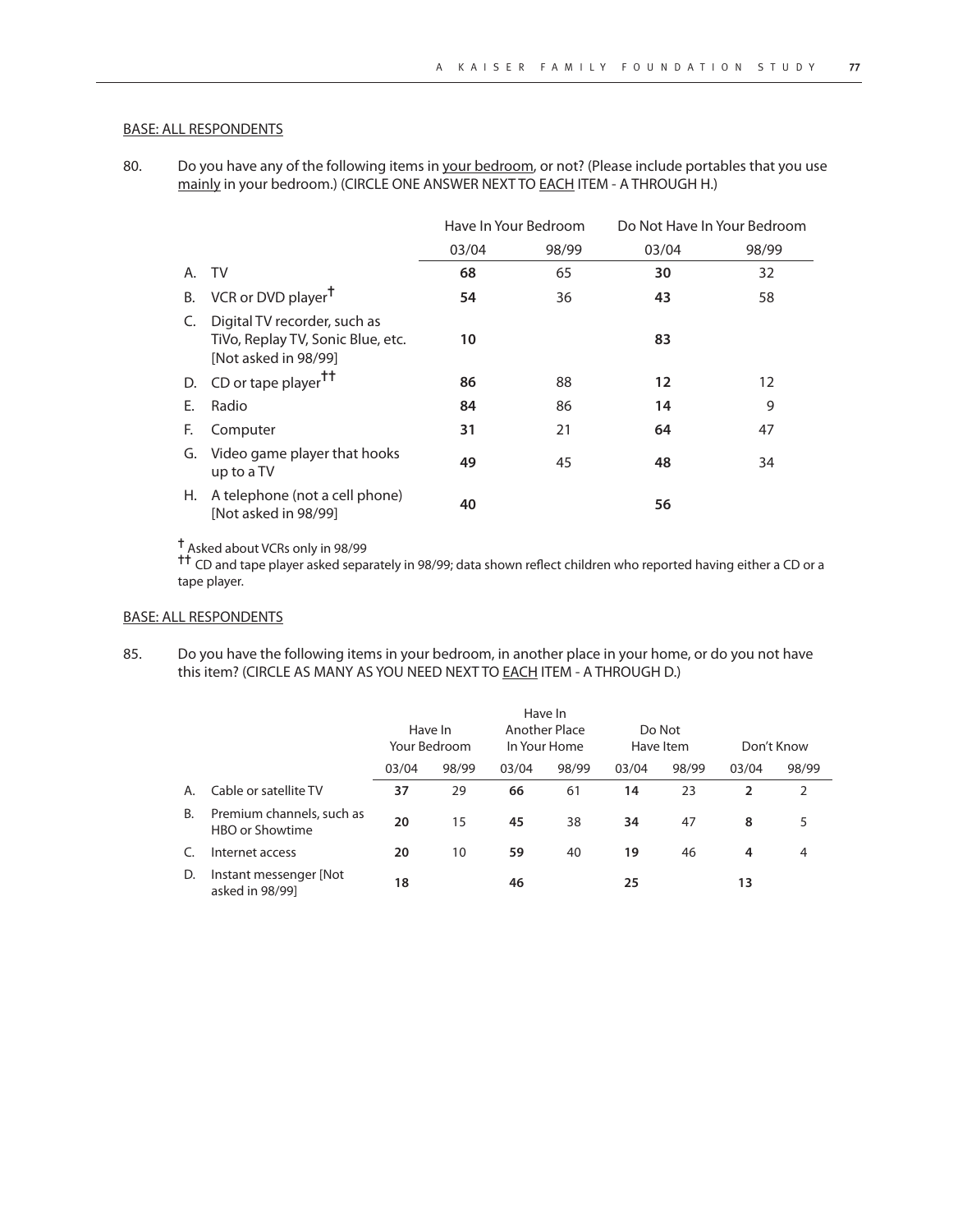90. On any computer in your home, do you have high-speed Internet access, such as a cable modem or DSL hook-up, or is your Internet access through a dial-up telephone modem? (CIRCLE ONE ANSWER ONLY.) Note: Question not asked in 98/99.

| Dial-up telephone modem access                       | 31 |
|------------------------------------------------------|----|
| High speed access (such as cable modem or DSL)       | 31 |
| I don't have Internet access on any computer at home | 6  |
| I don't have a computer at home.                     | 11 |
| Don't know                                           | 17 |

## BASE: ALL RESPONDENTS

95. Which of the following items do you, personally, have? (CIRCLE AS MANY ANSWERS AS YOU NEED.) Note: Question not asked in 98/99.

| Cell phone                                                                                                       | 39 |
|------------------------------------------------------------------------------------------------------------------|----|
| Discman or Walkman                                                                                               | 61 |
| MP3 player or Ipod                                                                                               | 18 |
| Pager                                                                                                            | 6  |
| A laptop computer                                                                                                | 12 |
| A handheld videogame player (such as a Gameboy)                                                                  | 55 |
| A personal digital assistant (such as a Palm Pilot or<br>Handspring)                                             | 11 |
| Any handheld device that connects to the Internet (a<br>Blackberry, a cell phone with Internet connection, etc.) | 13 |
| None of these                                                                                                    | 12 |

#### BASE: ALL RESPONDENTS

100. Have you ever gone online or used the Internet? (CIRCLE ONE ANSWER ONLY.) Note: Question not asked in 98/99.

| Yes | 96 | (GO TO QUESTION 100) |
|-----|----|----------------------|
| No  |    | (GO TO QUESTION 115) |

#### BASE: HAVE GONE ONLINE

105. Thinking only about yesterday, did you go online or use the Internet at the following places? (CIRCLE ONE ANSWER NEXT TO EACH ITEM - A THROUGH C.) Note: Question not asked in 98/99.

|                   | Yes | N٥ |
|-------------------|-----|----|
| A. At home        | 48  | 47 |
| B. At school      | 20  | 64 |
| C. Somewhere else | 16  | 66 |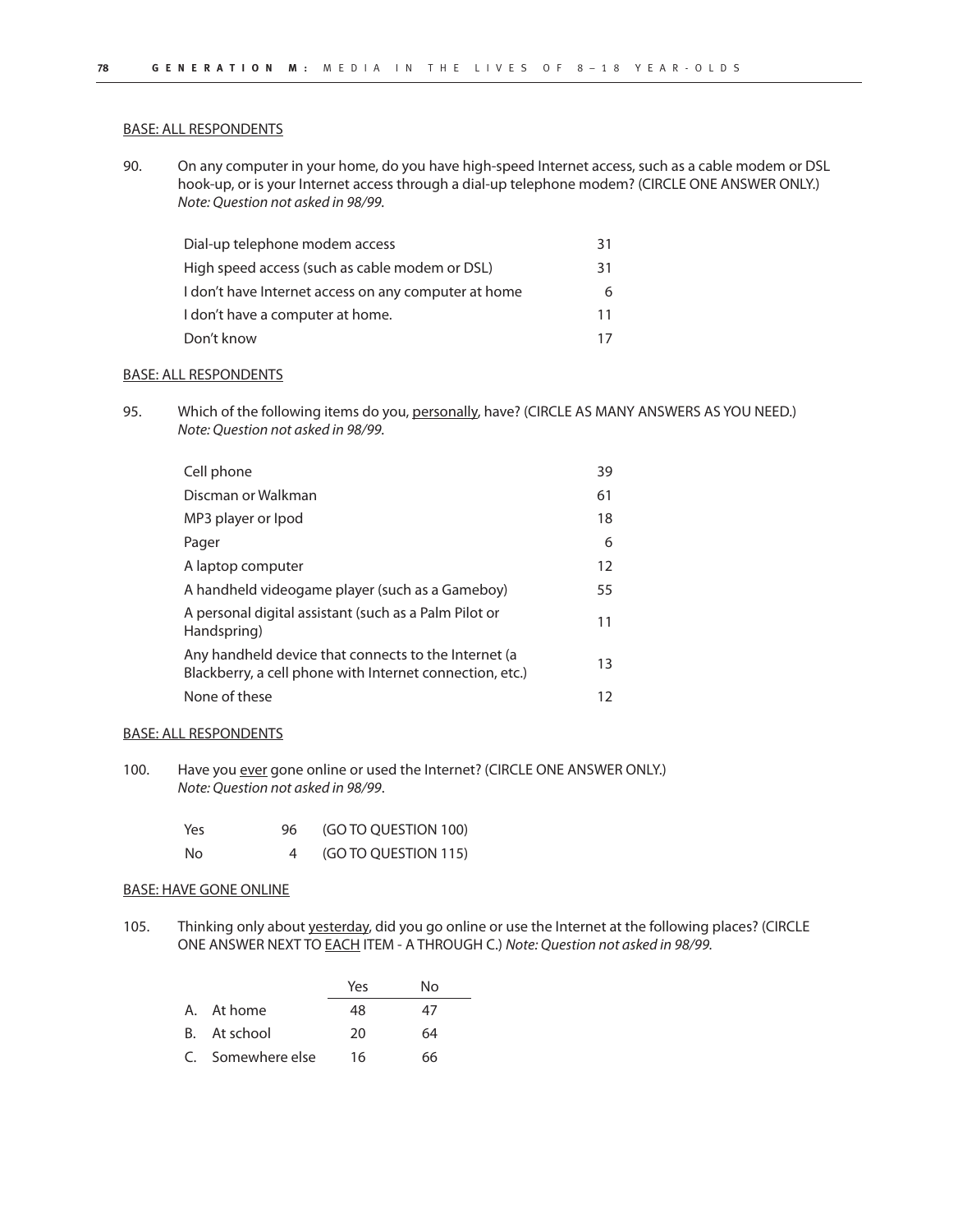#### BASE: GRADES 7-12 WHO HAVE GONE ONLINE

110. In general, where do you go online or use the Internet most often? (CIRCLE ONE ANSWER ONLY.) Note: Question not asked in 98/99.

| I have never gone online or used the Internet             |    |
|-----------------------------------------------------------|----|
| Home                                                      | 65 |
| School                                                    | 14 |
| Friend's house                                            |    |
| Some other location (public library, Internet café, etc.) |    |

## **C. PRINT MEDIA USE**

## **Magazines**

# BASE: ALL RESPONDENTS

115. Thinking only about yesterday, about how much time did you spend looking at or reading any magazines? (CIRCLE ONE ANSWER ONLY.)

|                          | 03/04         | 98/99 |
|--------------------------|---------------|-------|
| Mean                     | :14           | :15   |
| None                     | 51            | 45    |
| 5 min - less than 30 min | 27            | 32    |
| 30 min – 1 hour          | 19            | 20    |
| More than 1 hour         | $\mathcal{L}$ | 3     |
|                          |               |       |

#### **Newspapers**

# BASE: ALL RESPONDENTS

120. Thinking only about yesterday, about how much time did you spend looking at or reading a newspaper? (CIRCLE ONE ANSWER ONLY.)

|                                   | 03/04 | 98/99  |
|-----------------------------------|-------|--------|
| Mean                              | :06   | :07    |
| None                              | 65    | 58     |
| 5 min - less than 30 min          | 27    | 32     |
| $30 \text{ min} - 1 \text{ hour}$ | 7     | 10     |
| More than 1 hour                  | ∗     | $\ast$ |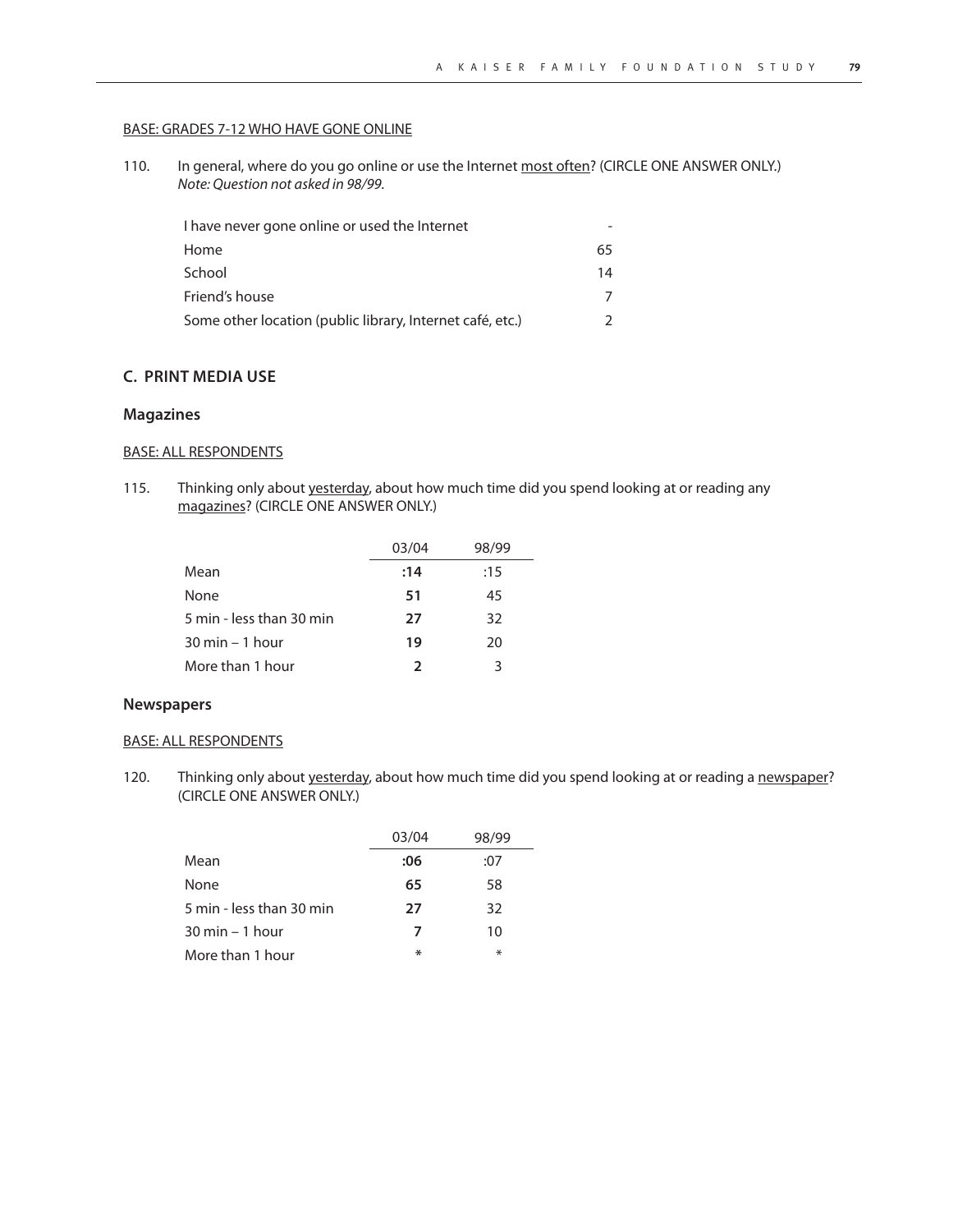## **Books**

### BASE: ALL RESPONDENTS

125. Thinking only about yesterday, about how much time did you spend reading a book that was for your own enjoyment (not a homework assignment)? (CIRCLE ONE ANSWER ONLY.)

|                                   | 03/04 | 98/99 |
|-----------------------------------|-------|-------|
| Mean                              | :23   | :21   |
| None                              | 53    | 53    |
| 5 min - less than 30 min          | 16    | 17    |
| $30 \text{ min} - 1 \text{ hour}$ | 24    | 22    |
| More than 1 hour                  | 7     | 8     |

| <b>Total Time Spent Reading</b>   |       |                |
|-----------------------------------|-------|----------------|
| <b>BASE: ALL RESPONDENTS</b>      |       |                |
|                                   | 03/04 | 98/99          |
| Mean                              | :43   | :43            |
| None                              | 26    | 20             |
| 5 min - less than 30 min          | 27    | 30             |
| $30 \text{ min} - 1 \text{ hour}$ | 28    | 29             |
| More than 1 hour $-$ 3 hours      | 15    | 19             |
| More than $3$ hours $-5$ hours    | 3     | $\mathfrak{D}$ |
| More than 5 hours                 | 1     |                |

## BASE: GRADES 7-12

130. When you read books or magazines, how often do you do any of the following activities at the same time: use a computer, watch TV or listen to music? (CIRCLE ONE ANSWER ONLY.) Note: Question not asked in 98/99.

| Most of the time     | 28 |
|----------------------|----|
| Some of the time     | 30 |
| A little of the time | 26 |
| Never                | 16 |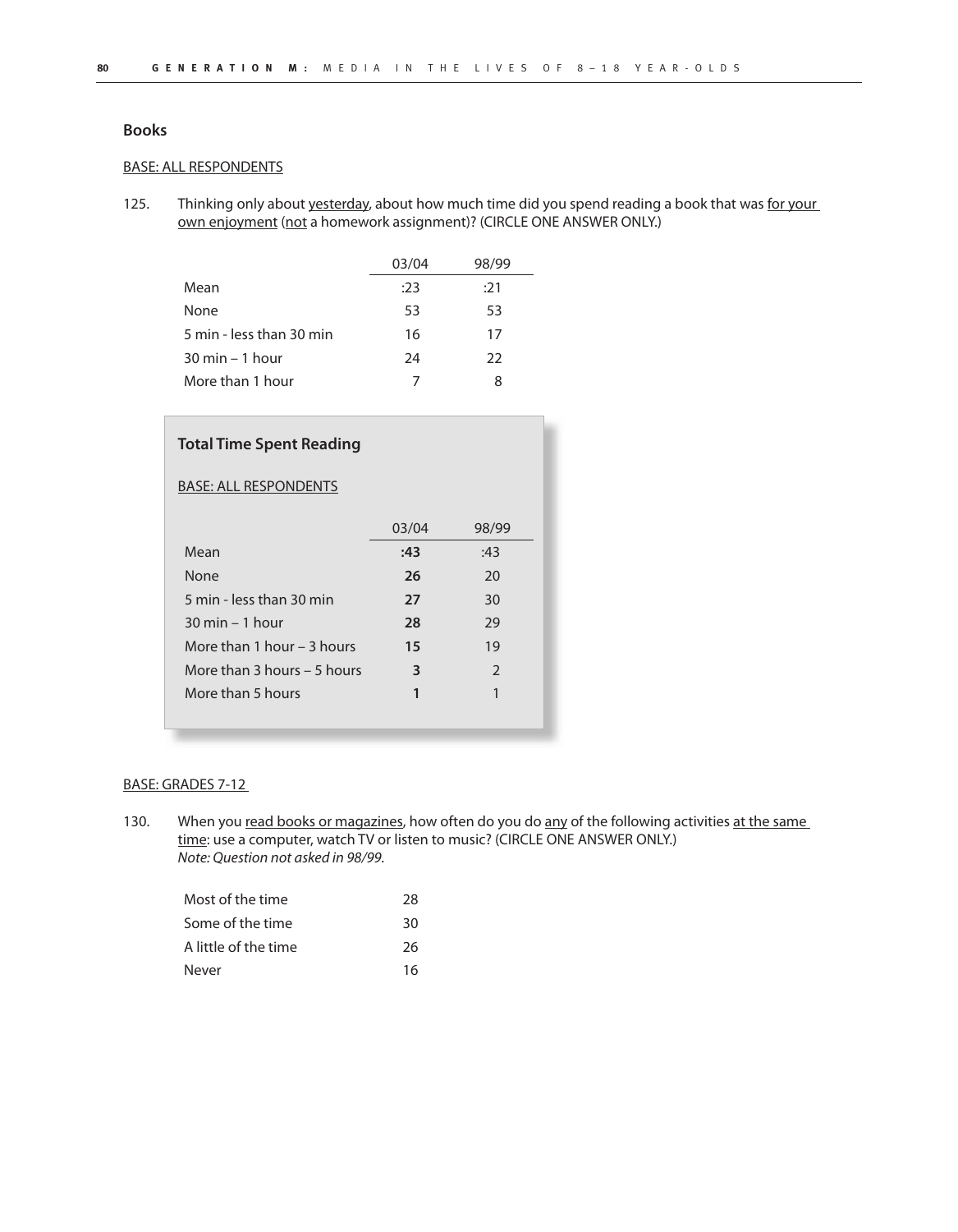## **D. TELEVISION**

#### **Morning TV Viewing (7:00 a.m. - Noon)**

## BASE: ALL RESPONDENTS

135. Thinking only about yesterday morning, from 7:00 a.m. until noon, did you watch TV? (CIRCLE ONE ANSWER ONLY.) Note: Question asked differently in 98/99.

| Yes | 43 |
|-----|----|
| No  | 57 |

IF YOU WATCHED TV YESTERDAY MORNING, PLEASE GO TO THE ATTACHED MORNING TV GRID. PLEASE CIRCLE EVERY TV SHOW THAT YOU WATCHED YESTERDAY MORNING. ONLY CIRCLE ONE SHOW IN EACH TIME PERIOD. ONLY CIRCLE A SHOW IF YOU WATCHED MOST OF THAT SHOW.

#### BASE: WATCHED TV YESTERDAY MORNING (Q135/1)

140. Thinking only about yesterday morning between 7:00 a.m. and noon, about how much time did you spend watching TV? Do not include any time spent watching videotapes, DVDs or shows that you recorded earlier. (CIRCLE ONE ANSWER ONLY.)

| 03/04 | 98/99    |
|-------|----------|
| 1:16  | 1:08     |
| 3     | $\Omega$ |
| 23    | 25       |
| 40    | 45       |
| 33    | 31       |
|       |          |

## **Afternoon TV Viewing (Noon - 6:00 p.m.)**

#### BASE: ALL RESPONDENTS

145. Thinking only about yesterday afternoon, from noon until 6:00 p.m., did you watch TV? (CIRCLE ONE ANSWER ONLY.) Note: Question asked differently in 98/99.

| Yes | 59 |
|-----|----|
| No  | 40 |

IF YOU WATCHED TV YESTERDAY AFTERNOON, PLEASE GO TO THE ATTACHED AFTERNOON TV GRID. PLEASE CIRCLE EVERY TV SHOW THAT YOU WATCHED YESTERDAY AFTERNOON. ONLY CIRCLE ONE SHOW IN EACH TIME PERIOD. ONLY CIRCLE A SHOW IF YOU WATCHED MOST OF THAT SHOW.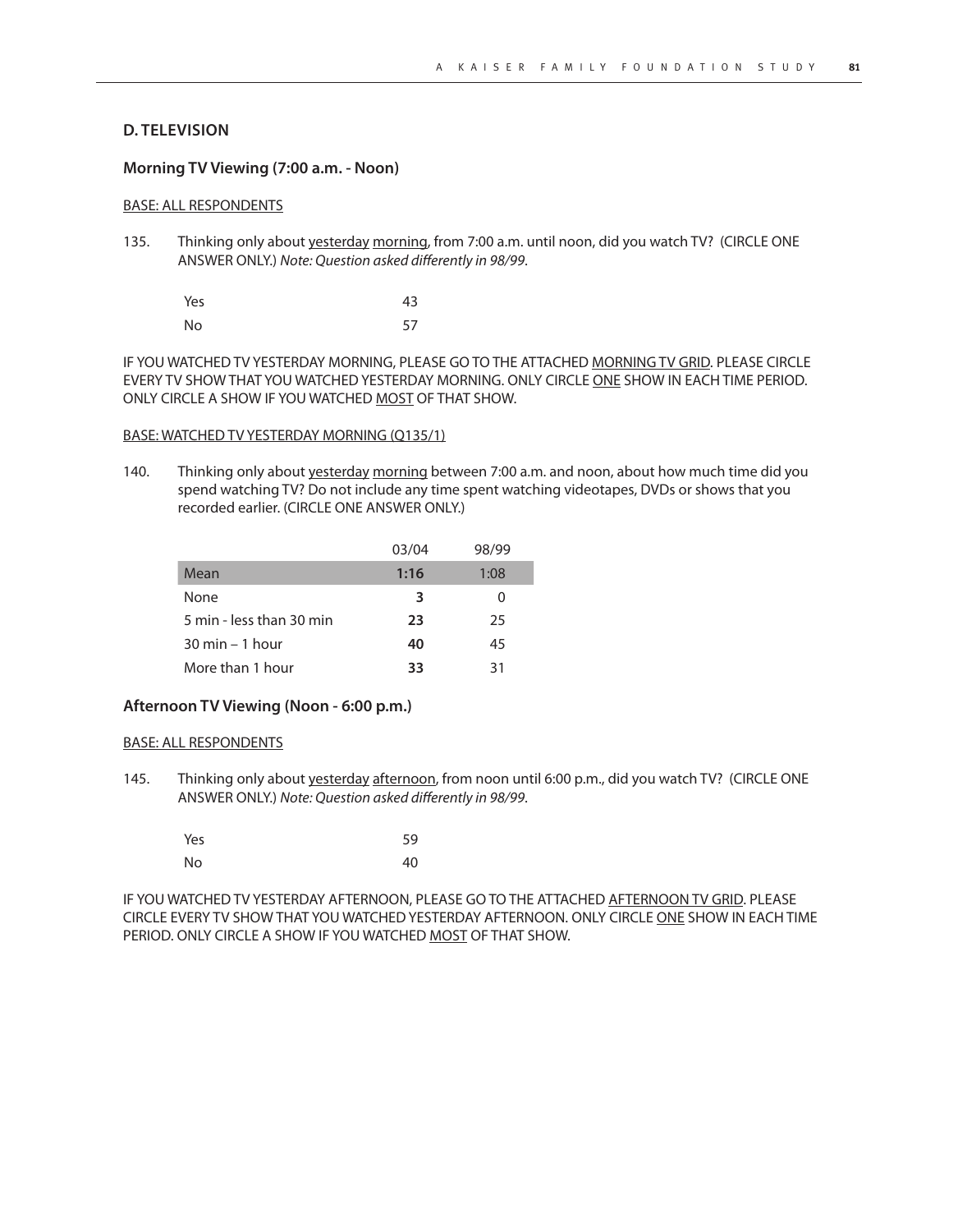#### BASE: WATCHED TV YESTERDAY AFTERNOON

150. Thinking only about yesterday afternoon between noon and 6:00 p.m., about how much time did you spend watching TV? Do not include any time spent watching videotapes, DVDs or shows that you recorded earlier. (CIRCLE ONE ANSWER ONLY.)

|                                   | 03/04 | 98/99 |
|-----------------------------------|-------|-------|
| Mean                              | 1:44  | 1:43  |
| None                              | 2     |       |
| 5 min - less than 30 min          | 8     | 7     |
| $30 \text{ min} - 1 \text{ hour}$ | 37    | 38    |
| More than 1 hour – 3 hours        | 41    | 45    |
| More than 3 hours                 | 11    | 11    |

## **Evening TV Viewing (6:00 p.m. - Midnight)**

#### BASE: ALL RESPONDENTS

155. Thinking only about yesterday evening, from 6:00 p.m. until midnight, did you watch TV? (CIRCLE ONE ANSWER ONLY.) Note: Question asked differently in 98/99.

| Yes | 68 |
|-----|----|
| No  | 31 |

IF YOU WATCHED TV YESTERDAY EVENING, PLEASE GO TO THE ATTACHED EVENING TV GRID. PLEASE CIRCLE EVERY TV SHOW THAT YOU WATCHED YESTERDAY EVENING. ONLY CIRCLE ONE SHOW IN EACH TIME PERIOD. ONLY CIRCLE A SHOW IF YOU WATCHED MOST OF THAT SHOW.

#### BASE: WATCHED TV YESTERDAY EVENING

160. Thinking only about yesterday evening between 6:00 p.m. and midnight, about how much time did you spend watching TV? Do not include any time spent watching videotapes, DVDs or shows that you recorded earlier. (CIRCLE ONE ANSWER ONLY.)

|                                   | 03/04 | 98/99 |
|-----------------------------------|-------|-------|
| Mean                              | 2:12  | 2:10  |
| None                              | 1     |       |
| 5 min - less than 30 min          | 5     | 6     |
| $30 \text{ min} - 1 \text{ hour}$ | 31    | 30    |
| More than 1 hour $-$ 3 hours      | 42    | 43    |
| More than 3 hours                 | 22    | フフ    |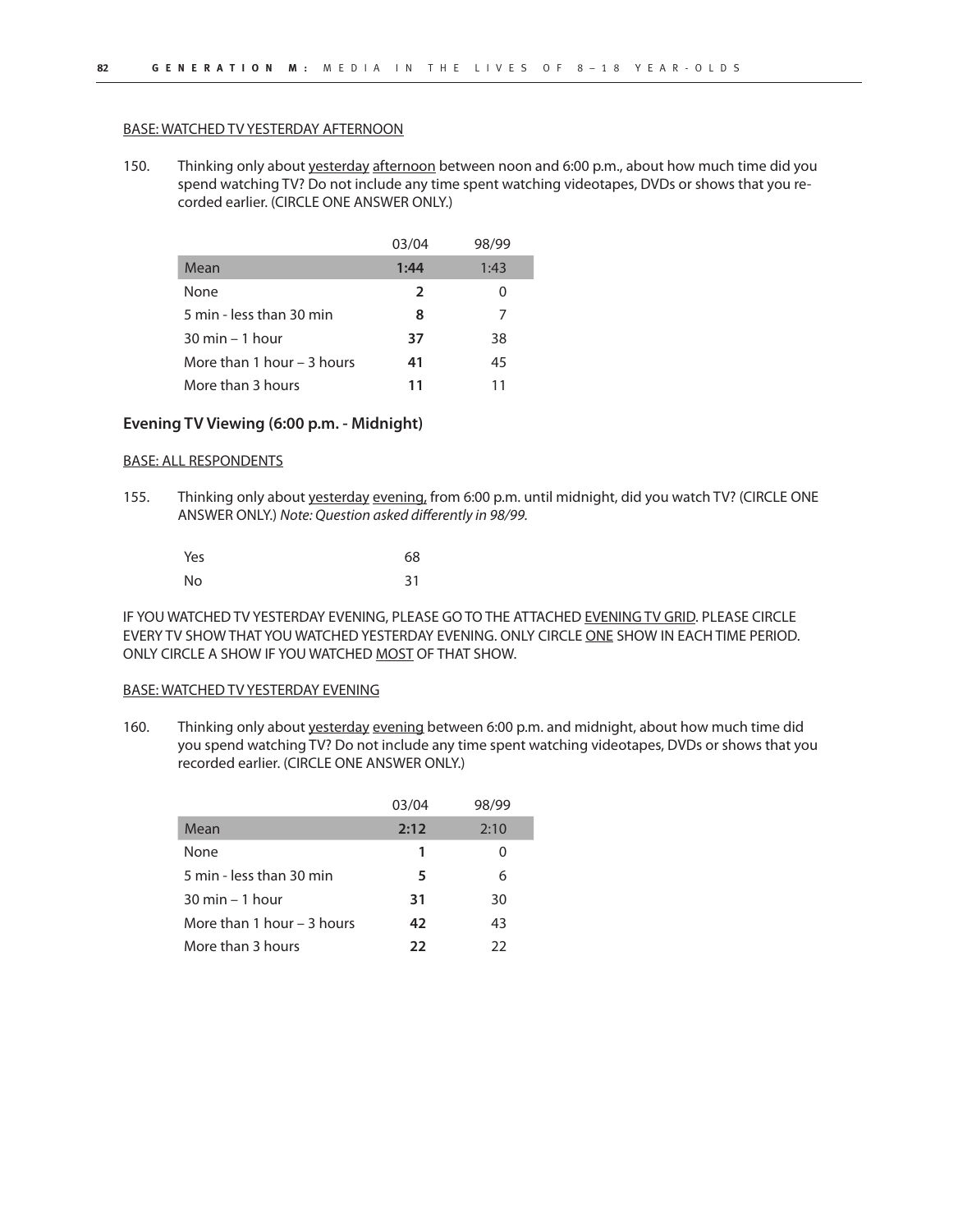| <b>Total Time Spent Watching TV</b> |       |       |
|-------------------------------------|-------|-------|
| <b>BASE: ALL RESPONDENTS</b>        |       |       |
|                                     | 03/04 | 98/99 |
| Mean                                | 3:04  | 3:05  |
| None                                | 19    | 15    |
| 5 min - less than 30 min            | 3     | 3     |
| $30 \text{ min} - 1 \text{ hour}$   | 11    | 12    |
| More than 1 hour $-$ 3 hours        | 28    | 29    |
| More than $3$ hours $-5$ hours      | 18    | 18    |
| More than 5 hours                   | 20    | 22    |
|                                     |       |       |

# **Yesterday's TV Viewing**

 $\overline{\phantom{a}}$ 

#### BASE: WATCHED TV YESTERDAY

165. When you watched TV yesterday, how often were you watching with someone else? (CIRCLE ONE ANSWER ONLY.) Note: Question asked differently in 98/99 and asked after each day-part - not comparable.

| I did not watch TV yesterday                 | 3  |
|----------------------------------------------|----|
| Most of the time                             | 38 |
| Some of the time                             | 23 |
| A little of the time                         | 18 |
| Never, I watched by myself the whole<br>time | 17 |

# BASE: WATCHED TV WITH SOMEONE ELSE

170. If you watched TV with someone else yesterday, with whom did you watch? (CIRCLE AS MANY ANSWERS AS YOU NEED.)

| 41            |
|---------------|
| 27            |
| 57            |
| 19            |
| 5             |
| $\ast$        |
| $\mathcal{P}$ |
| 5             |
| ⋇             |
|               |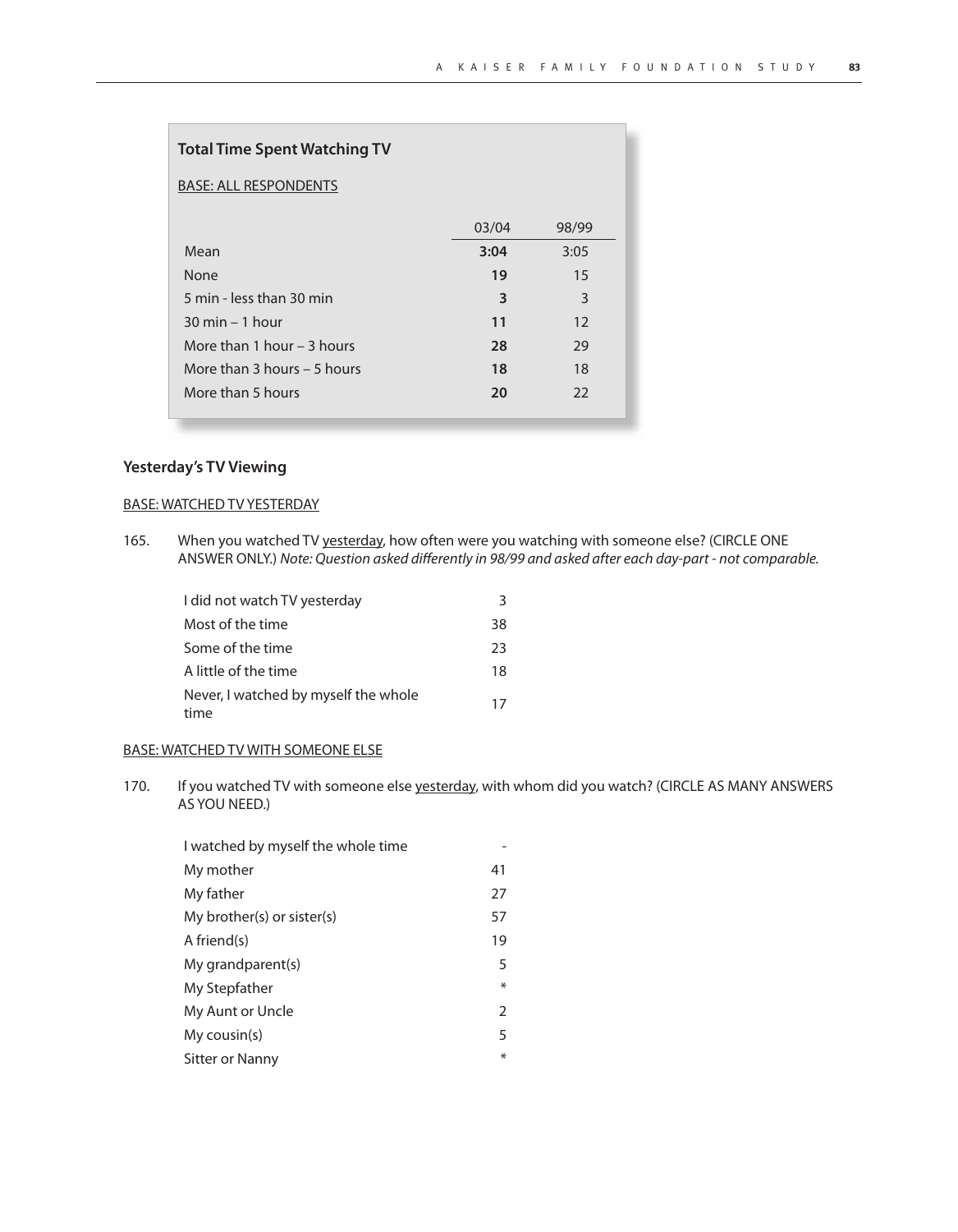## **General TV Use**

# BASE: ALL RESPONDENTS

175. How often is a TV usually on in your home (even if no one is watching)? (CIRCLE ONE ANSWER ONLY.)

|                          | 03/04 | 98/99 |
|--------------------------|-------|-------|
| Most of the time         | -51   | 46    |
| Some of the time         | 30    | 38    |
| A little bit of the time | 13    | 13    |
| Never                    |       |       |

#### BASE: ALL RESPONDENTS

180. In your home, is the TV usually on during meals, or not? (CIRCLE ONE ANSWER ONLY.)

|                                            | 03/04 | 98/99 |  |
|--------------------------------------------|-------|-------|--|
| Yes, the TV is usually on during meals.    | 63    | 65    |  |
| No, the TV is not usually on during meals. | 36    | 35    |  |

#### BASE: ALL RESPONDENTS

185. Does your family have any rules about watching television at your home? (CIRCLE ONE ANSWER ONLY.)

|                                                                 | 03/04 | 98/99 |  |
|-----------------------------------------------------------------|-------|-------|--|
| Yes, my family has rules about watching<br>television.          | 46    | 38    |  |
| No, my family does not have rules about watching<br>television. | 53    | 61    |  |

# BASE: GRADES 7-12

190. Which of the following is true for you? (CIRCLE AS MANY ANSWERS AS YOU NEED.) Note: Question not asked in 98/99.

| My parents have rules about doing homework or chores before<br>watching TV.    | 36 |
|--------------------------------------------------------------------------------|----|
| My parents usually know what shows I'm watching on TV.                         | 40 |
| My parents have rules about how much TV I can watch.                           | 14 |
| My parents have rules about when I can watch TV.                               | 14 |
| My parents have rules about which shows I can watch.                           | 13 |
| My parents use a V-chip or some other device that blocks<br>shows or channels. | 6  |
| None of these                                                                  | 37 |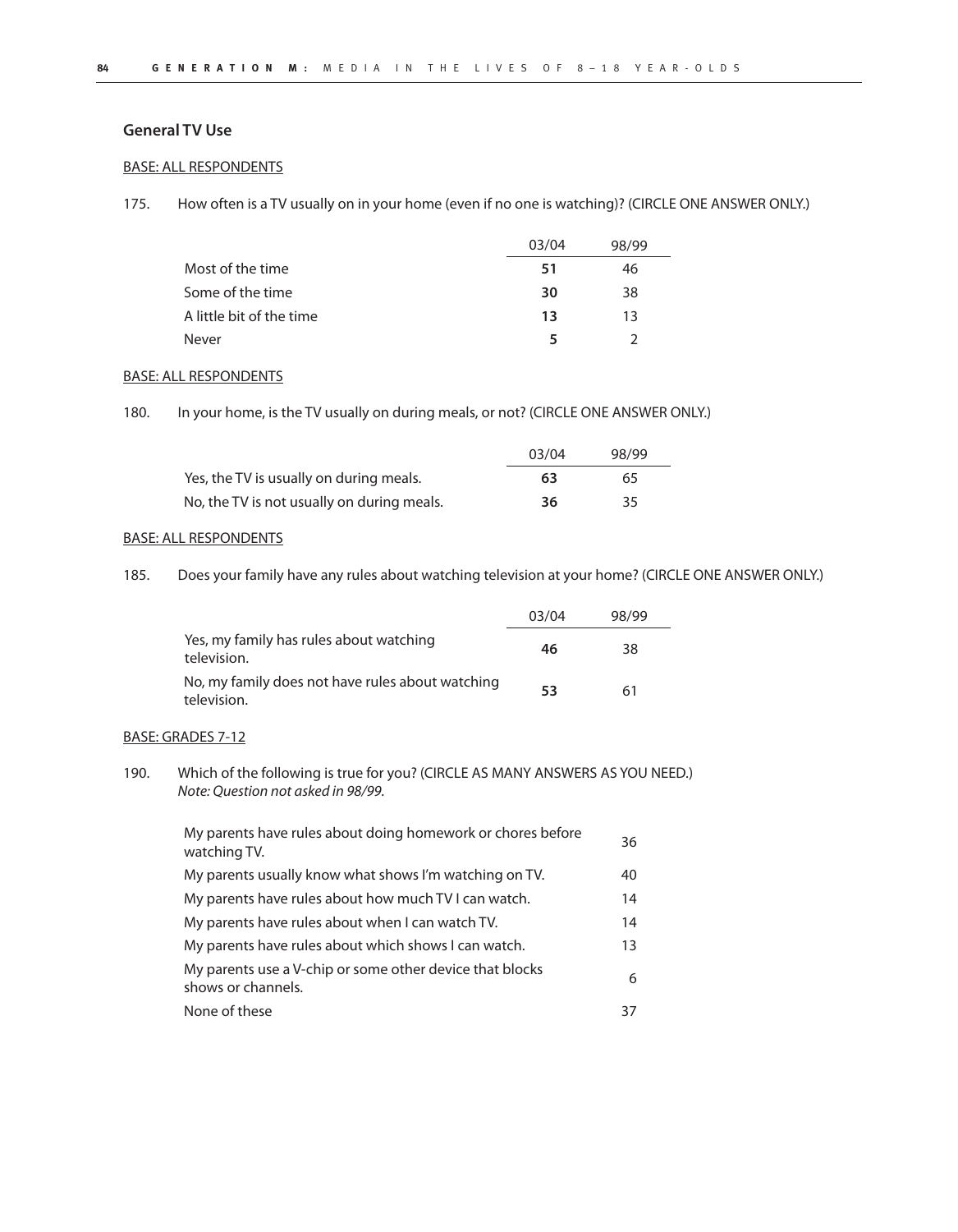#### BASE: PARENTS HAVE TV-WATCHING RULES

195. How often do your parents make sure you follow the rules about watching television? (CIRCLE ONE ANSWER ONLY.) Note: Question not asked in 98/99.

| Most of the time                                           |    |
|------------------------------------------------------------|----|
| Some of the time                                           | 29 |
| A little of the time                                       | 17 |
| Never                                                      | 5  |
| My parents do not have rules<br>about watching television. |    |

#### BASE: GRADES 7-12

200. How often are you doing other things (such as eating, doing homework, or talking on the phone) when you watch TV? CIRCLE ONE ANSWER ONLY.) Note: Question not asked in 98/99.

| Most of the time     | 40 |
|----------------------|----|
| Some of the time     | 34 |
| A little of the time | 21 |
| Never                |    |

## BASE: GRADES 7-12

205. When you watch TV, how often do you do any of the following activities at the same time: use a computer, read or listen to music? (CIRCLE ONE ANSWER ONLY.) Note: Question not asked in 98/99.

| Most of the time     | 24 |
|----------------------|----|
| Some of the time     | 29 |
| A little of the time | 28 |
| Never                | 19 |

#### BASE: ALL RESPONDENTS

210. When you watch TV, how often do you go online on your computer to do something related to what you are watching (such as vote in a poll or check background sports statistics)? (CIRCLE ONE ANSWER ONLY.) Note: Question not asked in 98/99.

| Often     | 10 |
|-----------|----|
| Sometimes | 18 |
| Rarely    | 24 |
| Never     | 48 |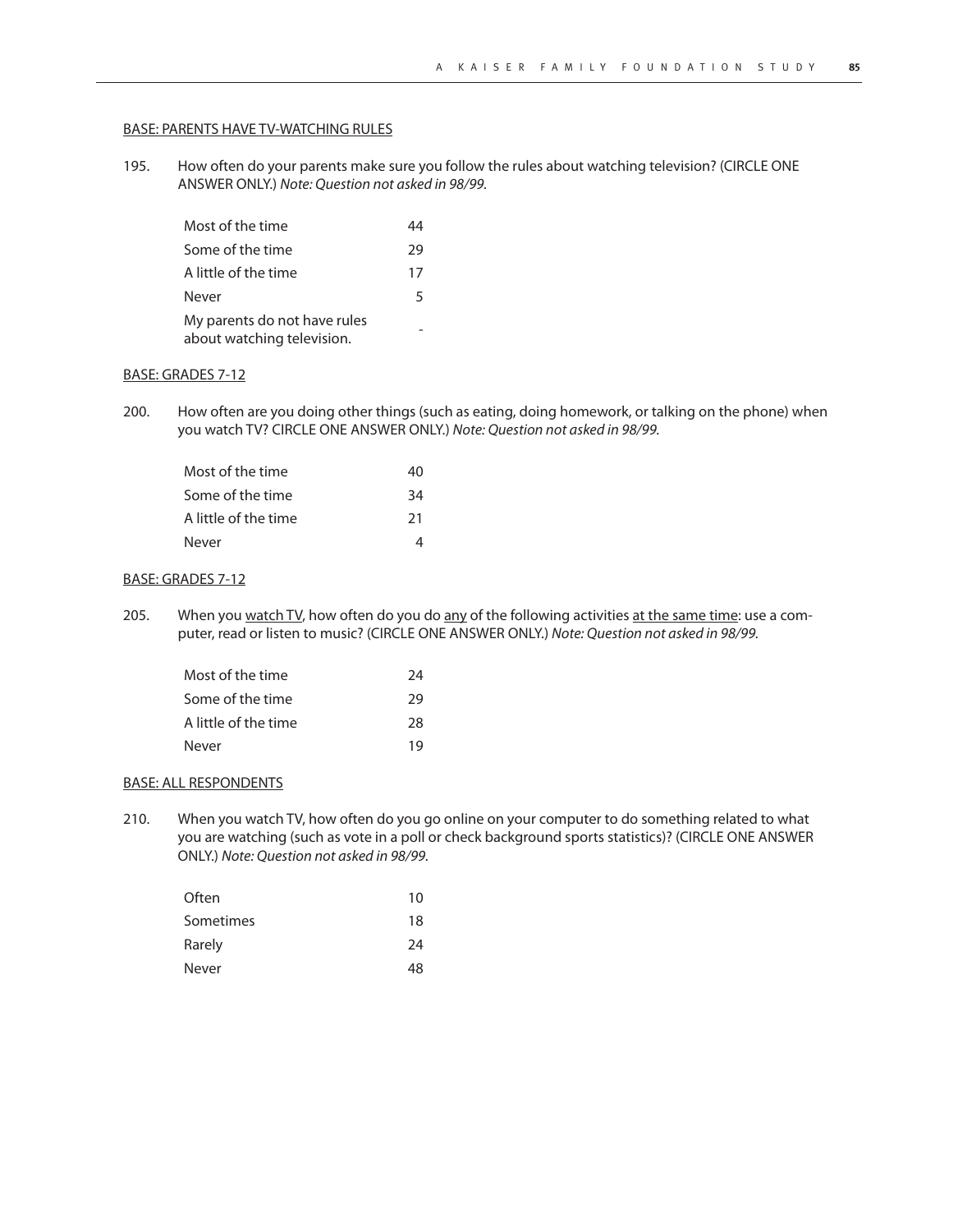# **E. VIDEOS AND PRERECORDED TV**

#### BASE: ALL RESPONDENTS

- 215. Thinking only about yesterday, about how much time did you spend watching DVDs, videotapes, or TV shows you had recorded earlier? (CIRCLE ONE ANSWER NEXT TO **EACH ITEM - A AND B.)** 
	- A. TV shows you recorded earlier (TiVo or videotape)

|                                   | 03/04 | 98/99 |
|-----------------------------------|-------|-------|
| Mean                              | :14   | :14   |
| None                              | 75    | 71    |
| 5 min - less than 30 min          | 5     |       |
| $30 \text{ min} - 1 \text{ hour}$ | 10    | 13    |
| More than 1 hour                  | 6     |       |

## B. Other videotapes or DVDs (such as movies)

|                                   | 03/04 | 98/99 |
|-----------------------------------|-------|-------|
| Mean                              | :32   | :28   |
| None                              | 58    | 61    |
| 5 min - less than 30 min          | 6     | 4     |
| $30 \text{ min} - 1 \text{ hour}$ | 18    | 16    |
| More than 1 hour                  | 15    | 15    |

## **F. MOVIES**

## BASE: ALL RESPONDENTS

220. Thinking only about yesterday, how many movies did you see in a movie theater? (CIRCLE ONE ANSWER ONLY.)

|                                              | 03/04 | 98/99         |
|----------------------------------------------|-------|---------------|
| Mean time spent watching movies              | :25   | :18           |
| None, I did not see any movies<br>yesterday. | 86    | 88            |
| One movie                                    | 8     |               |
| Two movies                                   | З     | $\mathcal{L}$ |
| Three or more movies                         | っ     |               |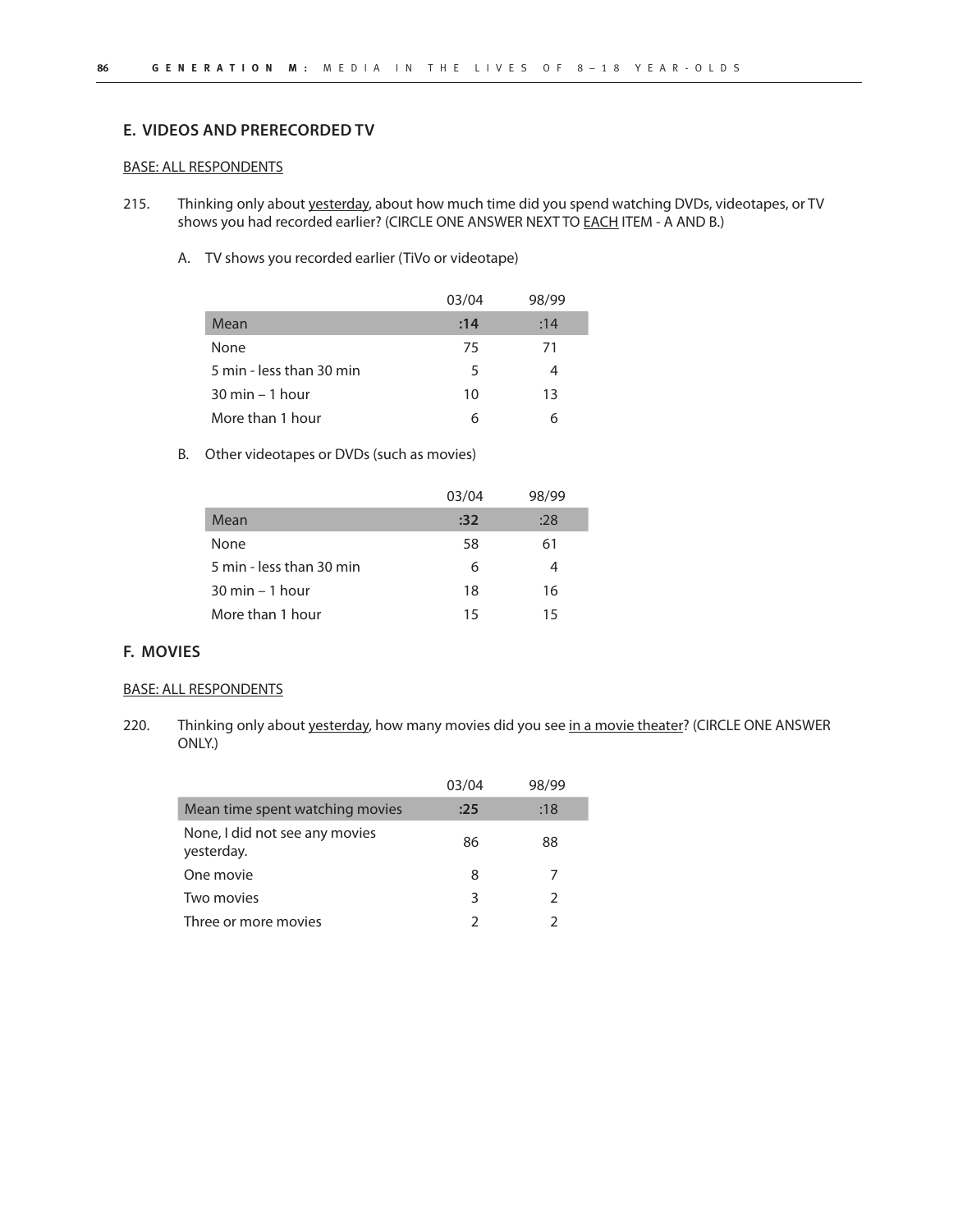## **G. VIDEO GAMES**

#### BASE: ALL RESPONDENTS

225. Have you ever played any of the following types of videogames? (CIRCLE ONE ANSWER NEXT TO EACH ITEM - A THROUGH C.) Note: Question not asked in 98/99.

|    |                                                       | Yes | N٥ |
|----|-------------------------------------------------------|-----|----|
|    | A. A videogame on a game player<br>hooked up to a TV  | 91  |    |
| В. | A videogame on a handheld player<br>such as a Gameboy | 81  | 16 |
|    | C. A videogame at an arcade                           | 71  | つつ |

## BASE: ALL RESPONDENTS

230. Thinking only about yesterday, about how much time did you spend playing videogames on a videogame player hooked up to a TV? Do not include time spent playing games on a computer. (CIRCLE ONE ANSWER ONLY.) Note: Question asked differently in 98/99. Question asked how much time did you spend playing video games – it did not specify, or separate out videogame player vs. handheld.

|                                   | 03/04 | 98/99 |
|-----------------------------------|-------|-------|
| Mean                              | :32   | :26   |
| None                              | 58    | 59    |
| 5 min - less than 30 min          | 10    | 9     |
| $30 \text{ min} - 1 \text{ hour}$ | 18    | 19    |
| More than 1 hour $-$ 3 hours      | 10    | 9     |
| More than 3 hours                 | 3     |       |

#### BASE: ALL RESPONDENTS

235. Thinking only about yesterday, about how much time did you spend playing videogames on a handheld player such as a Gameboy, cell phone or PDA? CIRCLE ONE ANSWER ONLY.) Note: Question not asked in 98/99.

| Mean                              | :17    |
|-----------------------------------|--------|
| None                              | 64     |
| 5 min - less than 30 min          | 14     |
| $30 \text{ min} - 1 \text{ hour}$ | 14     |
| More than 1 hour $-$ 3 hours      | 4      |
| More than 3 hours                 | $\ast$ |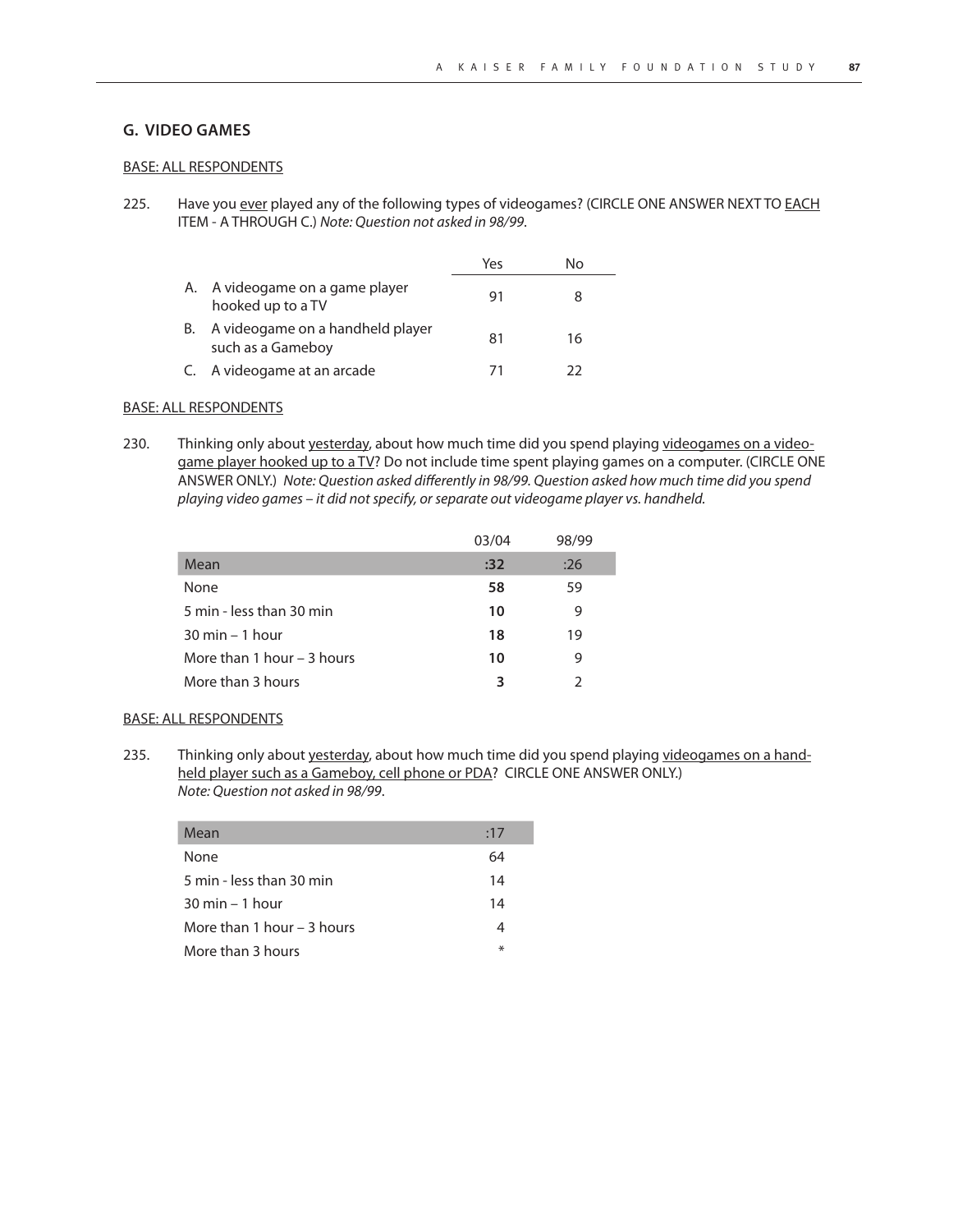#### BASE: GRADES 7-12

240. Which of the following games have you ever played? (CIRCLE AS MANY ANSWERS AS YOU NEED.) Note: Question not asked in 98/99.

| Duke Nukem              | 27 |
|-------------------------|----|
| <b>Enter the Matrix</b> | 26 |
| <b>Grand Theft Auto</b> | 65 |
| Madden NFL              | 49 |
| None of these           | 23 |

#### BASE: ALL RESPONDENTS

245. Which of the following is true for you? (CIRCLE AS MANY ANSWERS AS YOU NEED.) Note: Question not asked in 98/99.

| My parents have rules about which<br>videogames I can play.                  | 21 |
|------------------------------------------------------------------------------|----|
| My parents have rules about how long I<br>can play videogames.               | 24 |
| My parents check the parental warning<br>or rating of the videogames I play. | 16 |
| I have played videogames that I know my<br>parents don't want me to play.    | 11 |
| None of these.                                                               |    |

## **H. RADIO**

#### BASE: ALL RESPONDENTS

250. People often listen to the radio while they are doing other things (for example, eating, getting dressed, doing homework, walking or riding in a car or bus).

Thinking only about yesterday, about how much time did you spend listening to the radio, either on a radio or through the Internet? (CIRCLE ONE ANSWER ONLY.) Note: Question asked differently in 98/99, referencing various types of radio such as music, news, talk radio and other broadcasts.

|                                   | 03/04 | 98/99 |
|-----------------------------------|-------|-------|
| Mean                              | :55   | :46   |
| None                              | 25    | 24    |
| 5 min - less than 30 min          | 23    | 22    |
| $30 \text{ min} - 1 \text{ hour}$ | 30    | 31    |
| More than 1 hour – 3 hours        | 14    | 19    |
| More than 3 hours                 |       |       |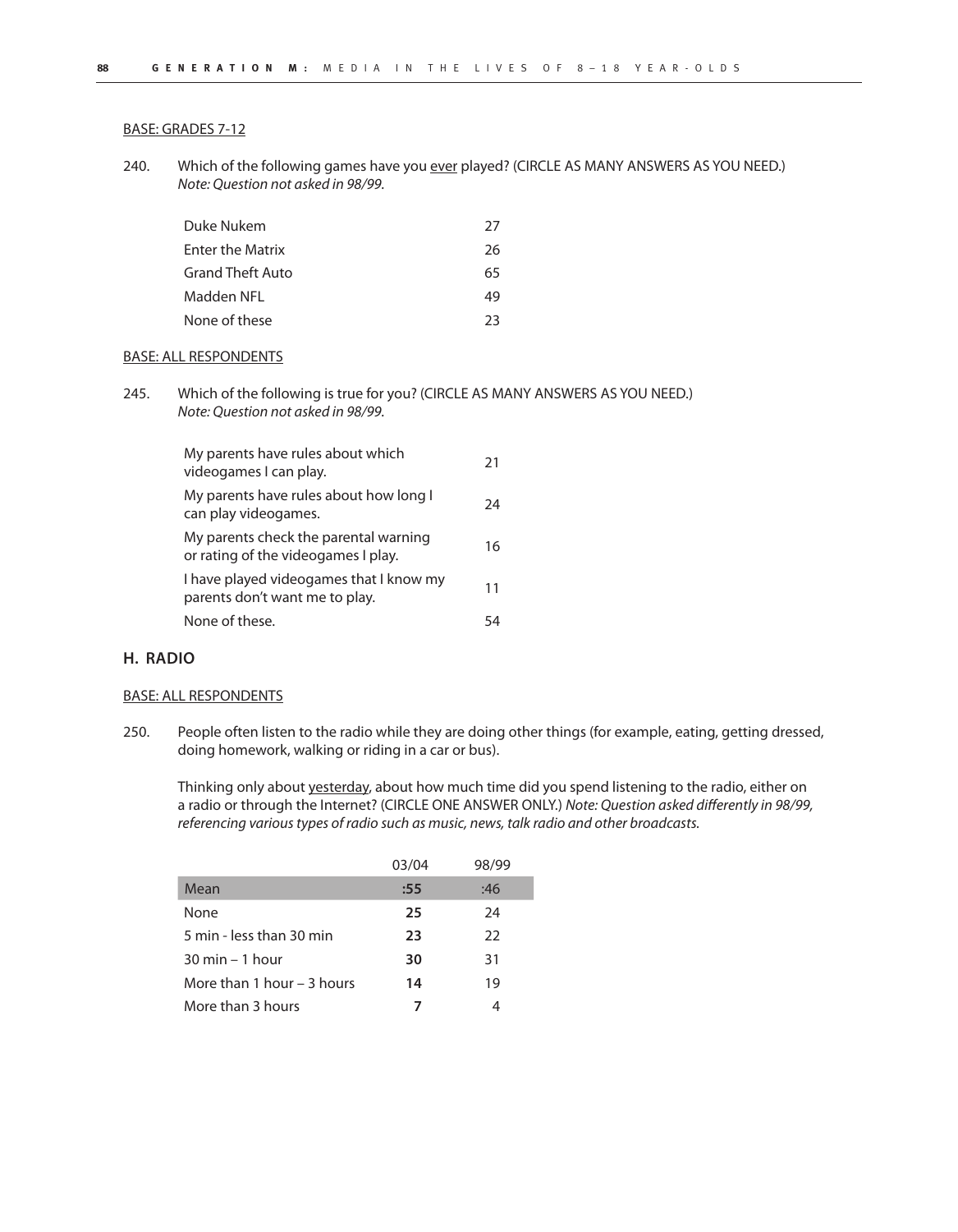## **I. CDS, TAPES AND MP3s**

#### BASE: ALL RESPONDENTS

255. People often listen to CDs, tapes or MP3s while they are doing other things (for example, eating, getting dressed, doing homework, walking or riding in a car or bus).

Thinking only about yesterday, about how much total time did you spend listening to CDs, tapes, or MP3s? (CIRCLE ONE ANSWER ONLY.) Note: Question did not include reference to MP3s in 98/99.

|                                   | 03/04 | 98/99 |
|-----------------------------------|-------|-------|
| Mean                              | :49   | 1:02  |
| None                              | 32    | 26    |
| 5 min - less than 30 min          | 18    | 17    |
| $30 \text{ min} - 1 \text{ hour}$ | 32    | 30    |
| More than 1 hour $-$ 3 hours      | 13    | 18    |
| More than 3 hours                 | 5     | 8     |

## BASE: GRADES 7-12 AND LISTENED TO RECORDED MUSIC YESTERDAY

260. What types of music, either on CDs, tapes, MP3s or radio broadcasts, did you listen to yesterday? (CIRCLE AS MANY ANSWERS AS YOU NEED.)

|                                        | 03/04 | 98/99 |
|----------------------------------------|-------|-------|
| <b>Alternative Rock</b>                | 32    | 42    |
| <b>Classic Rock</b>                    | 16    | 12    |
| Classical                              | 6     | 4     |
| Country & Western                      | 18    | 14    |
| Gospel or Christian music              | 11    | 8     |
| Hard Rock or Metal                     | 27    | 20    |
| Jazz or Blues                          | 8     | 5     |
| Latin or Salsa                         | 8     | 5     |
| Rap or Hip Hop                         | 65    | 52    |
| Rave or Techno Rock                    | 13    | 6     |
| Reggae                                 | 14    | 4     |
| Rhythm & Blues or Soul                 | 12    | 13    |
| Ska or Punk                            | 23    | 8     |
| Soft Rock                              | 12    | 10    |
| Top 40                                 | 17    | 9     |
| Something else<br>(WRITE ANSWER BELOW) | 6     | ⋇     |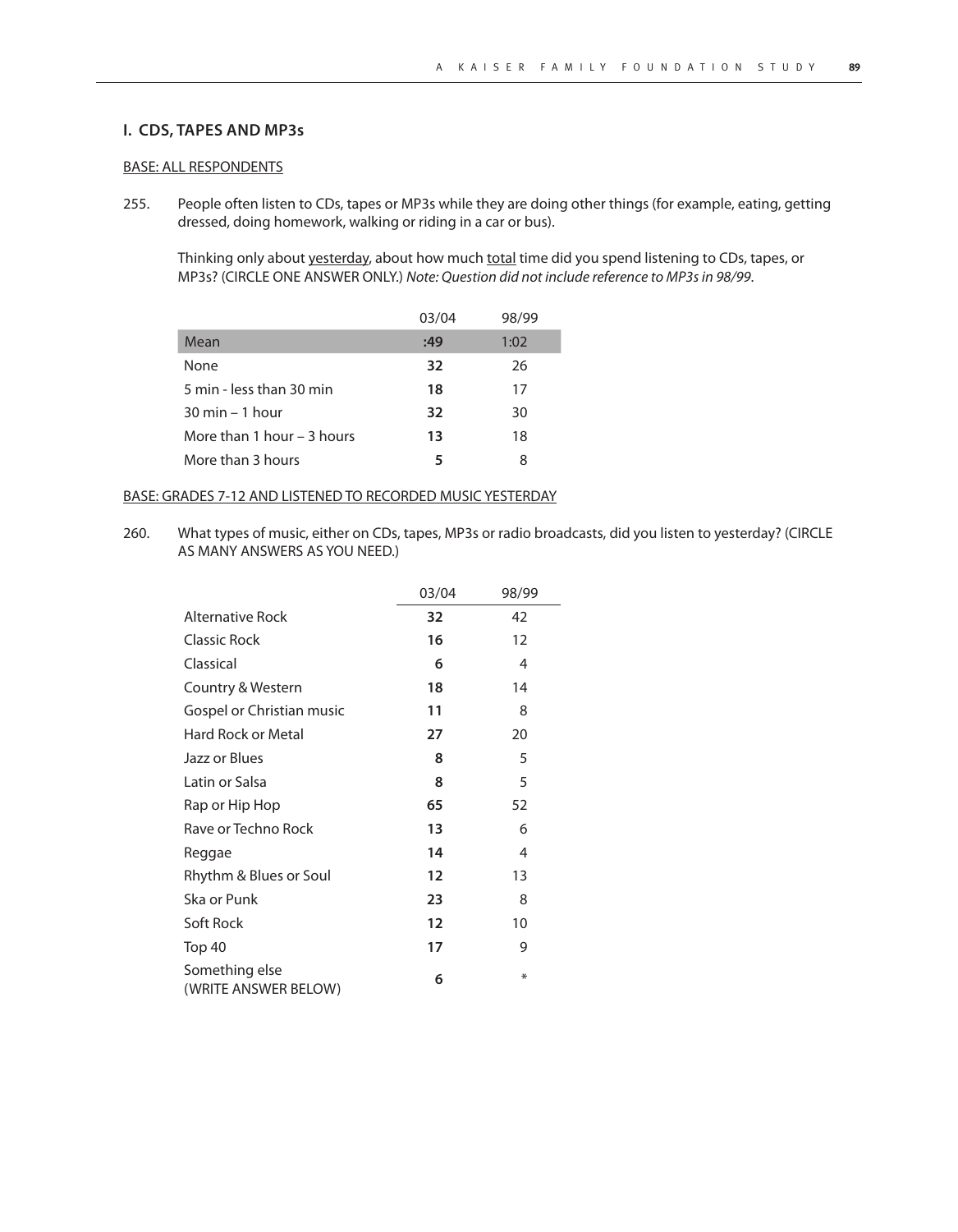#### BASE: GRADES 7-12

265. When you listen to music, how often do you do any of the following activities at the same time: use a computer, watch TV or read? (CIRCLE ONE ANSWER ONLY.) Note: Question not asked in 98/99.

| Most of the time     | 33 |
|----------------------|----|
| Some of the time     | 30 |
| A little of the time | 25 |
| Never                | 12 |

#### BASE: GRADES 7-12

270. Which of the following is true for you? (CIRCLE AS MANY ANSWERS AS YOU NEED.) Note: Question not asked in 98/99.

| My parents have rules about what kind of<br>music I can listen to.             | 16 |
|--------------------------------------------------------------------------------|----|
| My parents check the parental warning<br>or rating of the music I listen to.   | 14 |
| I have listened to music that I know my<br>parents don't want me to listen to. | 20 |
| None of these.                                                                 | 60 |

## **J. TELEPHONE**

## BASE: GRADES 7-12

275. Thinking only about yesterday, about how much time did you spend talking on the telephone, either on a cell phone or on a regular telephone? (CIRCLE ONE ANSWER ONLY.) Note: Question not asked in 98/99.

| Mean                              | :53 |
|-----------------------------------|-----|
| None                              | 17  |
| 5 min - less than 30 min          | 36  |
| $30 \text{ min} - 1 \text{ hour}$ | 25  |
| More than 1 hour – 3 hours        | 16  |
| More than 3 hours                 | 6   |

## **K. COMPUTERS**

## BASE: ALL RESPONDENTS

280. Have you ever used a computer? (CIRCLE ONE ANSWER ONLY.) Note: Question not asked in 98/99.

| Yes | 98 (GO TO NEXT QUESTION) |
|-----|--------------------------|
| No  | 2 (GO TO QUESTION 330)   |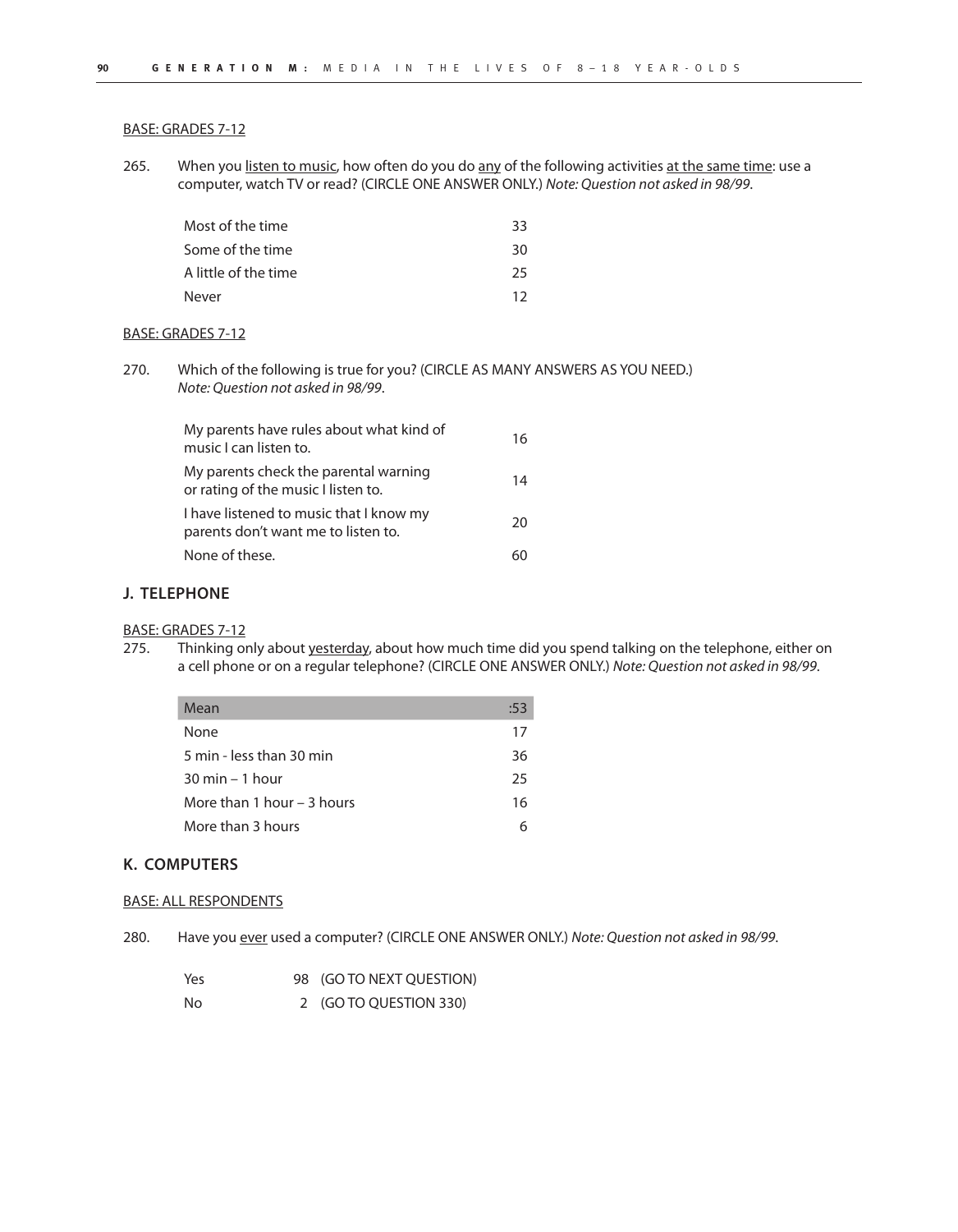#### BASE: USED A COMPUTER

285. Yesterday, did you use a computer...? CIRCLE ONE ANSWER NEXT TO EACH ITEM - A THROUGH C.) Note: Question asked in two parts in 98/99: Yesterday, did you use a computer at school; Yesterday did you use a computer someplace else?

|    |                                                           | Yes | N٥ |
|----|-----------------------------------------------------------|-----|----|
|    | BASE: USED A COMPUTER and<br><b>HAVE COMPUTER IN HOME</b> |     |    |
| А. | At home                                                   | 48  | 45 |
|    | Not asked in 98/99                                        |     |    |
|    | <b>BASE: USED A COMPUTER</b>                              |     |    |
| B. | At school                                                 | 22  | 60 |
|    | 98/99                                                     | 26  | 70 |
|    | <b>BASE: USED A COMPUTER</b>                              |     |    |
|    | C. Somewhere else                                         | 13  | 66 |
|    | Not asked in 98/99                                        |     |    |

IF YOU USED A COMPUTER YESTERDAY, ANSWER THE NEXT QUESTION. IF YOU DID NOT USE A COMPUTER YESTERDAY, GO TO QUESTION 315.

#### BASE: USED A COMPUTER YESTERDAY

300. When you used the computer yesterday, how often were you using it with someone else? (CIRCLE ONE ANSWER ONLY.) Note: Question asked differently in 98/99 - asked after each computer activity.

| Most of the time                                        | 13 |
|---------------------------------------------------------|----|
| Some of the time                                        | 12 |
| A little of the time                                    | 18 |
| Never, I used the computer by myself the<br>whole time. | 55 |

#### BASE: USED A COMPUTER YESTERDAY WITH SOMEONE ELSE

305. When you used a computer with someone else yesterday, with whom did you use it? (CIRCLE AS MANY ANSWERS AS YOU NEED.) Note: Question asked differently in 98/99 - asked after each computer activity.

| I was mainly using it by myself. |    |
|----------------------------------|----|
| My mother                        | 17 |
| My father                        | 8  |
| My brother(s) or sister(s)       | 27 |
| A friend(s)                      | 40 |
| My grandparent(s)                | 1  |
| My cousin(s)                     | 10 |
| A teacher                        | 6  |
| My class                         | 12 |
| Someone else                     | 0  |
| My Aunt or Uncle                 |    |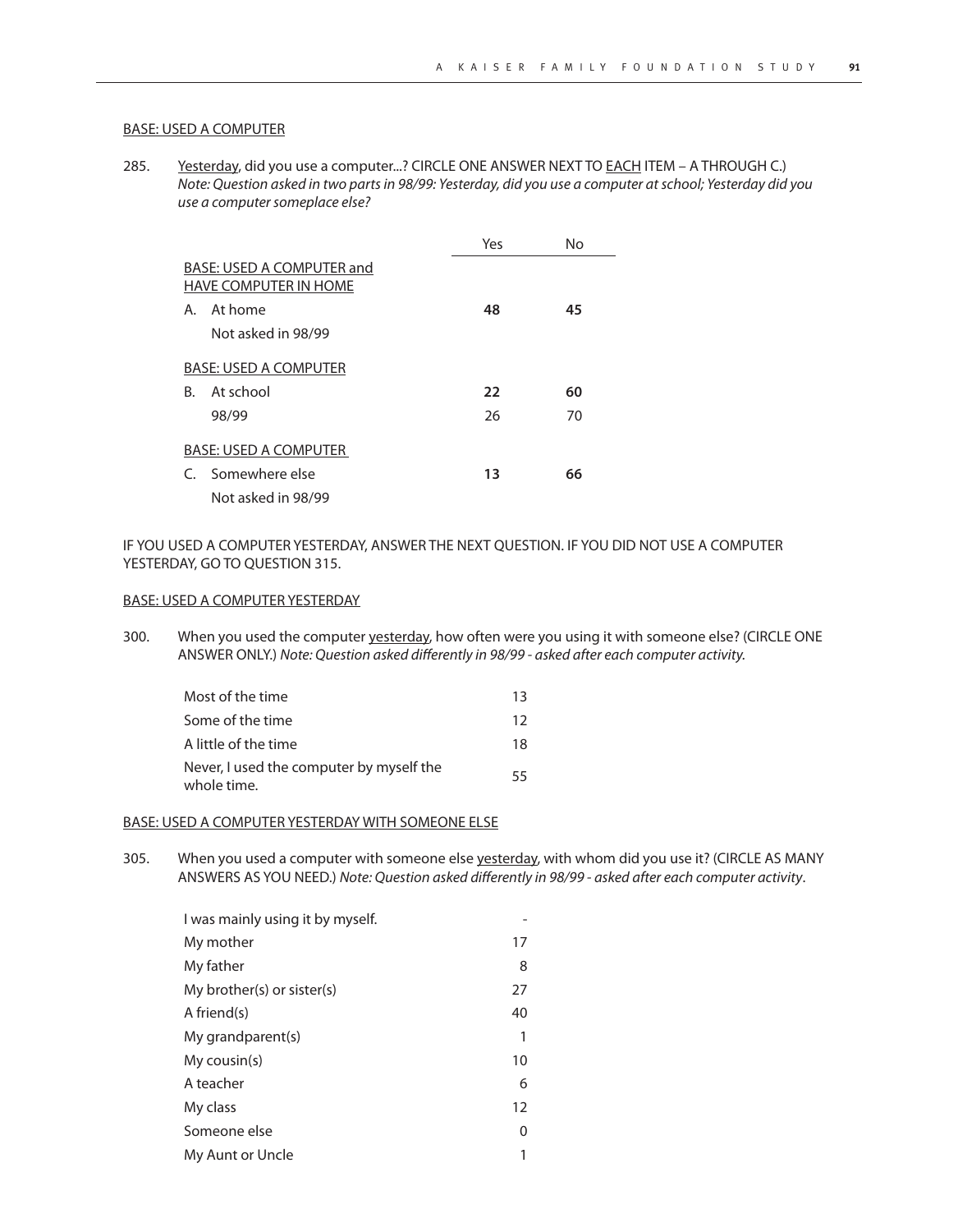310. Thinking only about yesterday, about how much time did you spend using the computer for the following activities? (CIRCLE ONE ANSWER NEXT TO **EACH ITEM – A THROUGH K.)** Note: Question asked differently in 98/99; different in wording, structure and categories. Refer to 98/99 questionnaire.

|                                    |                                                                                                                   | Mean | No Time | $5 - < 30$<br>min. | 30 min<br>$-1$ hr. | $> 1$ hr.<br>$-3$ hrs | $>$ 3 hrs    |
|------------------------------------|-------------------------------------------------------------------------------------------------------------------|------|---------|--------------------|--------------------|-----------------------|--------------|
| А.                                 | School work on a computer, but not on the<br>Internet                                                             | :09  | 72      | 10                 | 13                 | $\overline{2}$        | ₩            |
| В.                                 | School work on the Internet                                                                                       | :05  | 77      | 10                 | 10                 | ₩                     | $\mathbf 0$  |
|                                    | <b>Total School work time</b>                                                                                     | :14  |         |                    |                    |                       |              |
|                                    | 98/99 School work time                                                                                            | :11  | 65      | 12                 | 15                 | 3                     | $\ast$       |
| C.                                 | Games on a computer, but not on the Internet                                                                      | :09  | 68      | $12 \overline{ }$  | 13                 | 1                     | ₩            |
| D.                                 | Games on the Internet                                                                                             | :09  | 72      | 13                 | 12                 | $\overline{2}$        | ₩            |
|                                    | <b>Total Computer Games</b>                                                                                       | :19  |         |                    |                    |                       |              |
|                                    | 98/99 computer games                                                                                              | :12  | 63      | 13                 | 17                 | 2                     | 0            |
| Е.                                 | Going to Web sites (for anything besides<br>schoolwork)                                                           | :14  | 62      | 15                 | 15                 | 3                     | $\mathbf{1}$ |
|                                    | 98/99 Web sites                                                                                                   | :07  | 72      | 11                 | 11                 | 1                     | $\Omega$     |
| F.                                 | Instant Messaging (not asked 98/99)                                                                               | :17  | 70      | 9                  | 10                 | 5                     | $\mathbf{1}$ |
| G.                                 | Visiting chat rooms                                                                                               | :04  | 86      | 4                  | 4                  | $\mathbf{1}$          | 0            |
|                                    | 98/99 Chat rooms                                                                                                  | :05  | 81      | 5                  | $\overline{7}$     | 1                     | *            |
| Η.                                 | E-mail                                                                                                            | :05  | 71      | 19                 | 6                  | $\ast$                | 0            |
|                                    | 98/99 E-mail                                                                                                      | :04  | 76      | 13                 | 5                  | $\ast$                | $\Omega$     |
| Ι.                                 | Graphics (e.g., Powerpoint, photo editing,<br>design) on a computer, but not on the<br>Internet (not asked 98/99) | :04  | 84      | $\overline{7}$     | $\overline{4}$     | 1                     | $\mathbf 0$  |
| J.                                 | Something else on a computer, but not on<br>the Internet                                                          | :03  | 87      | $\overline{2}$     | 3                  | 1                     | ₩            |
| Κ.                                 | Something else on the Internet                                                                                    | :02  | 87      | $\overline{2}$     | 3                  | 1                     | ∗            |
|                                    | Total Something else                                                                                              | :05  |         |                    |                    |                       |              |
|                                    | 98/99 Something else                                                                                              | :06  | 75      | 3                  | $\overline{4}$     | $\mathbf{1}$          | 1            |
| <b>Total recreational computer</b> |                                                                                                                   | 1:02 |         |                    |                    |                       |              |
| 98/99 Total recreational computer  |                                                                                                                   | :27  |         |                    |                    |                       |              |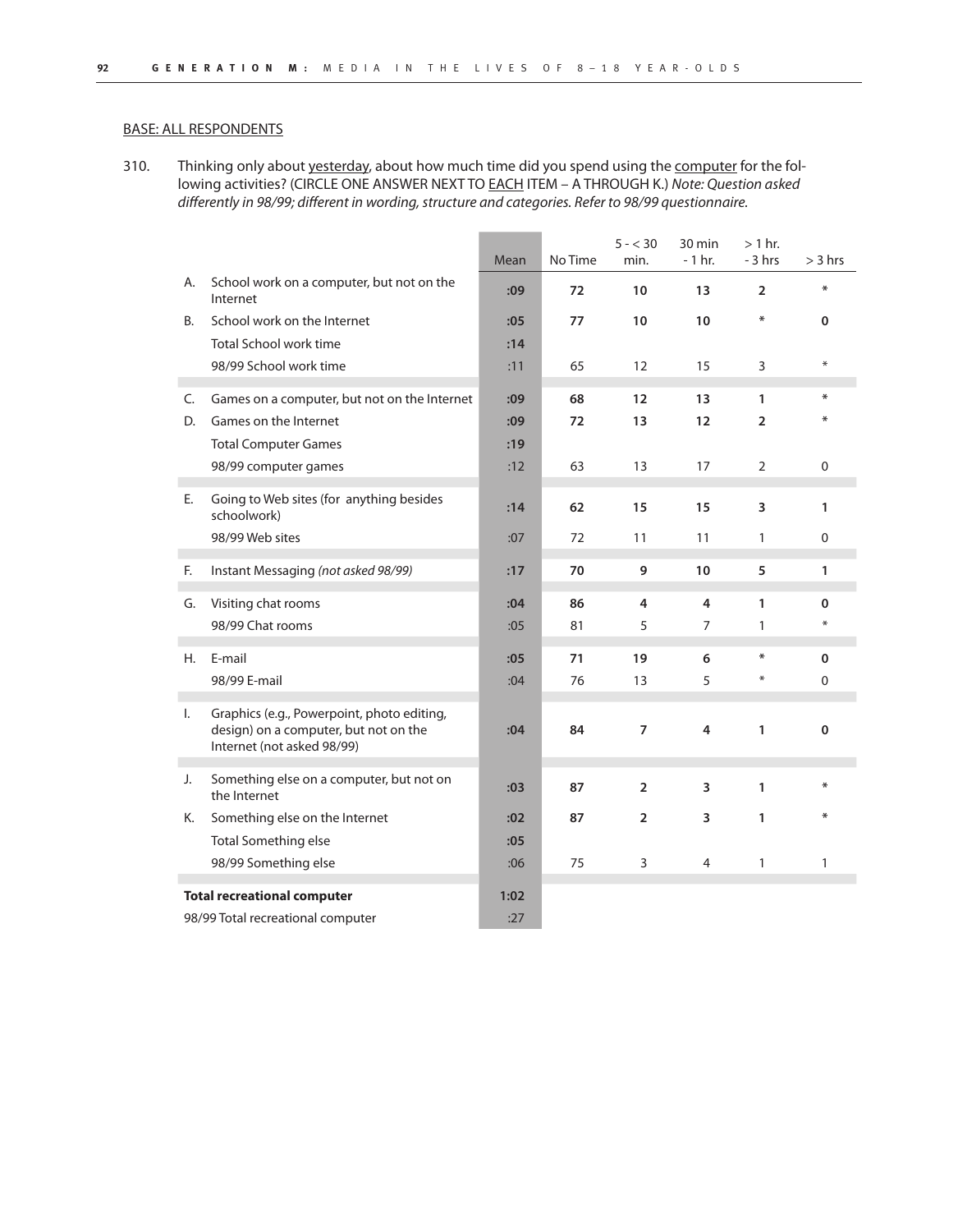## **BASE: USED A COMPUTER YESTERDAY**

310. Thinking only about yesterday, about how much time did you spend using the computer for the following activities? (CIRCLE ONE ANSWER NEXT TO **EACH ITEM - A THROUGH K.)** Note: Question asked differently in 98/99; different in wording, structure and categories. Refer to 98/99 questionnaire.

|                                    |                                                                                                                   | Mean             | No Time | $5 - < 30$<br>min. | 30 min<br>$-1$ hr. | $> 1$ hr.<br>$-3$ hrs | $>$ 3 hrs |
|------------------------------------|-------------------------------------------------------------------------------------------------------------------|------------------|---------|--------------------|--------------------|-----------------------|-----------|
| А.                                 | School work on a computer, but not on the<br>Internet                                                             | :15              | 54      | 16                 | 21                 | $\overline{2}$        | ₩         |
| В.                                 | School work on the Internet                                                                                       | :10              | 62      | 15                 | 16                 | 1                     |           |
|                                    | Total School work time                                                                                            | :25              |         |                    |                    |                       |           |
|                                    | 98/99 School work time                                                                                            | :21              | 37      | 23                 | 29                 | 6                     | $\ast$    |
| C.                                 | Games on a computer, but not on the Internet                                                                      | :15              | 48      | 20                 | 22                 | $\overline{2}$        | ₩         |
| D.                                 | Games on the Internet                                                                                             | :15              | 55      | 17                 | 18                 | 3                     | ₩         |
|                                    | <b>Total Computer games</b>                                                                                       | :30              |         |                    |                    |                       |           |
|                                    | 98/99 Computer games                                                                                              | :22              | 33      | 25                 | 33                 | $\overline{4}$        | $\ast$    |
| Е.                                 | Going to Web sites (for anything besides<br>schoolwork)                                                           | :22              | 39      | 25                 | 24                 | 4                     | ∗         |
|                                    | 98/99 Web sites                                                                                                   | :13              | 51      | 21                 | 21                 | 1.8                   |           |
| F.                                 | Instant Messaging (not asked 98/99)                                                                               | :27              | 52      | 15                 | 18                 | 6                     | 3         |
| G.                                 | Visiting chat rooms                                                                                               | :06              | 77      | 8                  | $\overline{7}$     | $\overline{2}$        |           |
|                                    | 98/99 Chat rooms                                                                                                  | :09              | 68      | 10                 | 13                 | $\overline{2}$        | ⋇         |
| Η.                                 | E-mail                                                                                                            | .08 <sub>0</sub> | 53      | 30                 | 10                 | $\ast$                |           |
|                                    | 98/99 E-mail                                                                                                      | :07              | 57      | 26                 | 10                 | 1                     |           |
| $\mathsf{L}$                       | Graphics (e.g., Powerpoint, photo editing,<br>design) on a computer, but not on the<br>Internet (not asked 98/99) | :06              | 74      | 13                 | 6                  | 1                     |           |
| J.                                 | Something else on a computer, but not on<br>the Internet                                                          | :05              | 79      | $\overline{4}$     | 5                  | $\mathbf{1}$          | $\ast$    |
| Κ.                                 | Something else on the Internet                                                                                    | :04              | 80      | 3                  | 4                  | 1                     | ∗         |
|                                    | <b>Total Something else</b>                                                                                       | :08              |         |                    |                    |                       |           |
|                                    | 98/99 Something else                                                                                              | :11              | 56      | 6                  | 8                  | $\overline{2}$        | 1         |
| <b>Total recreational computer</b> |                                                                                                                   | 1:40             |         |                    |                    |                       |           |
| 98/99 Total recreational computer  |                                                                                                                   | :52              |         |                    |                    |                       |           |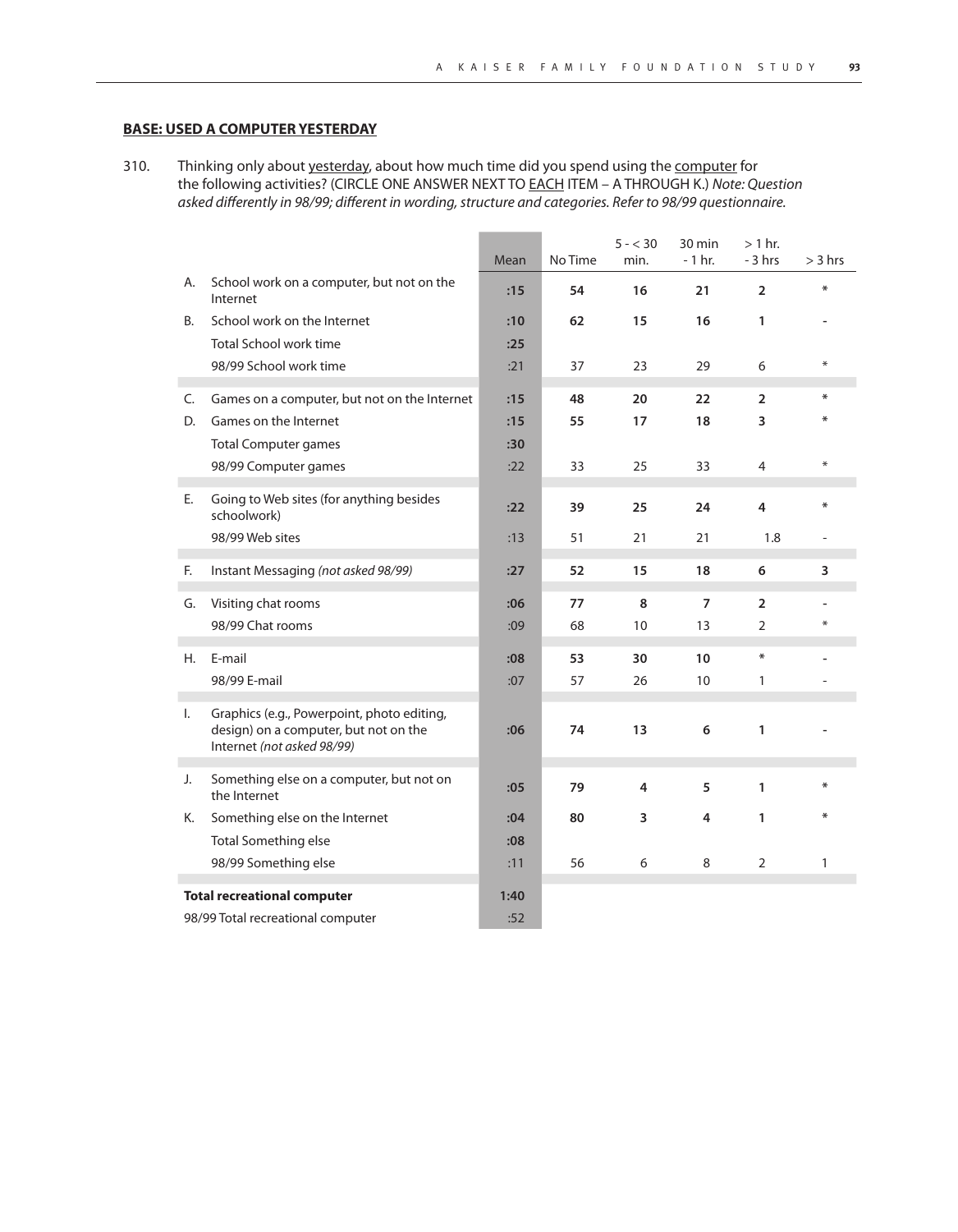#### BASE: GRADES 7-12 AND USED A COMPUTER

315. When you use a computer, how often do you do several things at the same time (such as E-mail, Instant messaging, homework, etc.)? (CIRCLE ONE ANSWER ONLY.) Note: Question not asked in 98/99.

| Most of the time     | 40 |
|----------------------|----|
| Some of the time     | 25 |
| A little of the time | 19 |
| Never                | 14 |

#### BASE: GRADES 7-12 AND USED A COMPUTER

320. When you use a computer how often do you do any of the following activities at the same time: read, watch TV or listen to music? (CIRCLE ONE ANSWER ONLY.) Note: Question not asked in 98/99.

| Most of the time     | 33 |
|----------------------|----|
| Some of the time     | 29 |
| A little of the time | 23 |
| Never                | 14 |

#### BASE: USED A COMPUTER

325. Which of the following is true for you? (CIRCLE AS MANY ANSWERS AS YOU NEED.) Note: Question not asked in 98/99.

| My parents have rules about how long I can use<br>the computer.                   | 28 |
|-----------------------------------------------------------------------------------|----|
| My parents have rules about what I can do on the<br>computer.                     | 32 |
| My parents usually know which websites I'm<br>going to when I go on the Internet. | 30 |
| None of these.                                                                    | 45 |